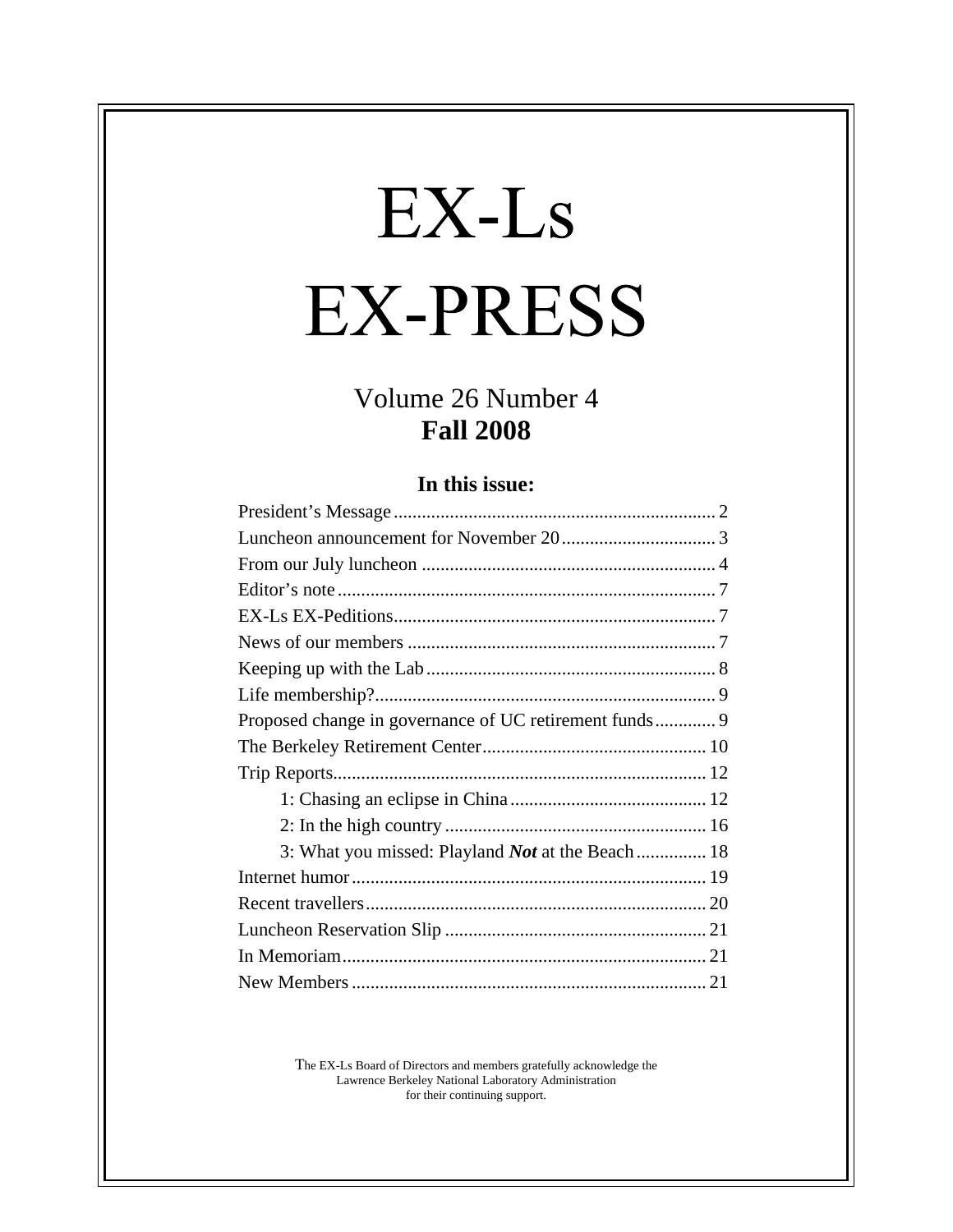Volume 26 #4: Fall 2008 (Published October 2008)

#### **President's Message Jose Alonso**

As summer moves on to fall, another year wraps up for the EX-Ls. This will be my last President's Report; seems like the year has flown by! I'll be passing the baton to Don Grether in January, and look forward to a great year next year under his leadership. It's been a fun time (as far as my interactions with the EX-Ls is concerned), though I effectively lost two months this summer for surgery and recovery. Carol and I had exciting times dodging hurricanes in Houston where I went for surgery (including several trips for pre- and post-surgical visits), most dramatic was our promenading along Seawall Boulevard in Galveston just a week before Ike totally trashed it. Good news is that I got a clean bill of health at my last follow-up, so now it's just a matter of fighting my inertia and getting off my fat duff to pick up my squash racquet again.

Regarding changes, I remind you that maybe even more important (depending on your perspective) than the national elections in November will be our own elections! The November luncheon will be our Annual Election Meeting, during which we will formally present to you the slate of elected officers for the coming year. The Nominating Committee will report on this slate at our Board meeting in October, possibly in time to make the deadline for this edition of the Newsletter.

Also changing guards is the LBNL Representative on our Board. As you know, Terry Powell retired earlier this year (and has already joined the EX-Ls!) and will be gracing us with her presence at luncheons once she realizes that being retired should *decrease* one's work load! Taking Terry's place will be Mark Chekal-Bain, our new LBNL Community Relations Officer, who comes to us from UCOP, where he served as Director of Advocacy for the University of California System. We welcome Mark, and look forward to a great time working with him.

This year we worked to bring our membership a wider variety of activities. Our first attempt was a planned outing at El Cerrito's *Playland-not-at-the-Beach*. Unfortunately, we did not receive enough signups to make this happen, and had to cancel our arrangements at the last minute. We are evaluating the lessons learned from this experience, and will look to see whether there is sufficient interest from you, the membership, in continuing this program. Please let your feelings be known! And… if we DO schedule another activity, please sign up!

We have made substantial progress in the reworking of our By-Laws. Many updates have been included to more closely reflect today's face of the EX-Ls, and the way we operate as an organization. One item, which was mentioned at our last Luncheon, will be the suggested creation of a new category of membership, entitled Life Membership. Our suggestion is that you could sign up for this status by a one-time payment, equal to ten times the dues at the time. This would relieve you of having to remember to remit the dues each year. [Continued on p 6.]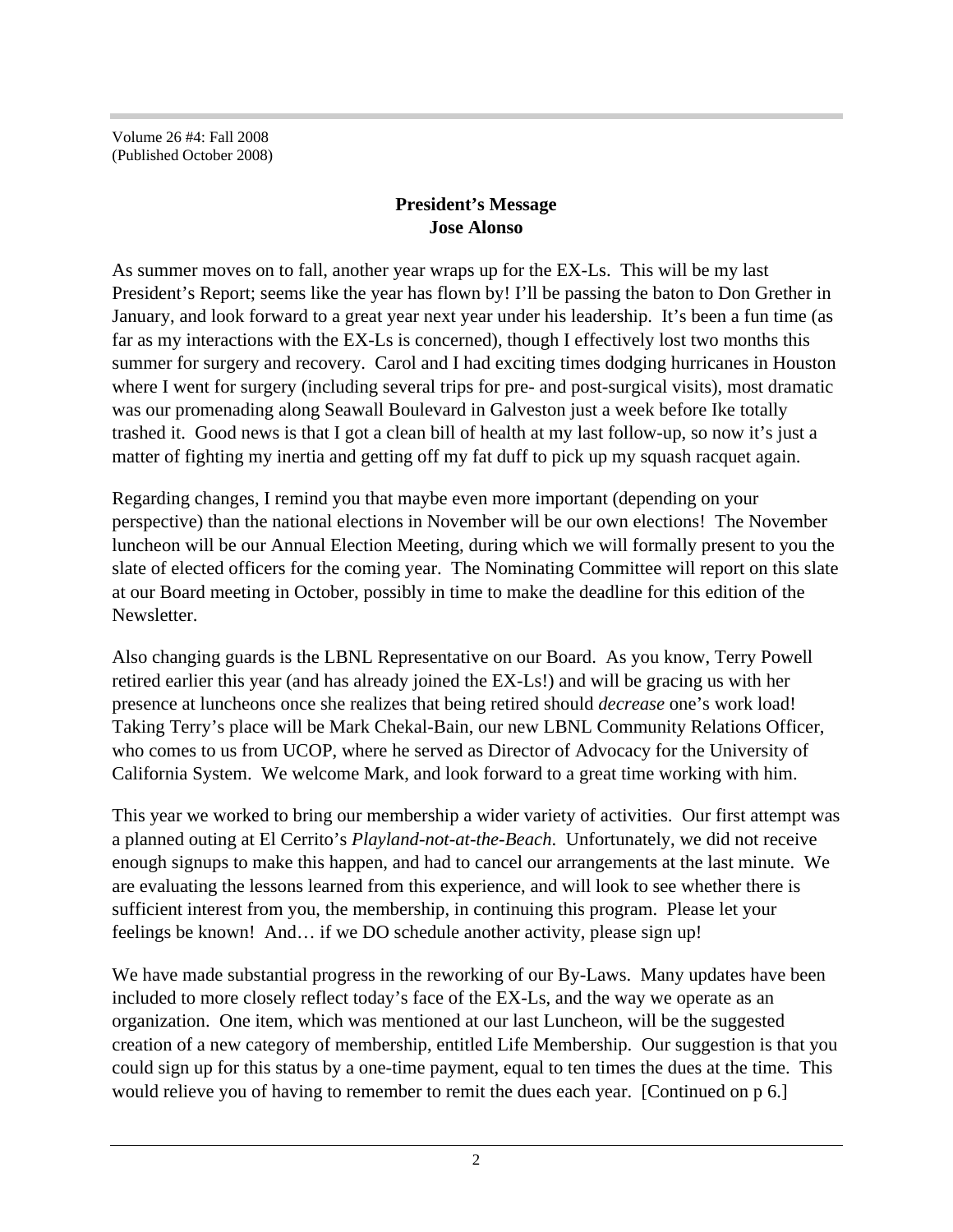

#### **2008 Fall Lunch**

| Date:                | Thursday, November 20, 2008                                                                                                                     |
|----------------------|-------------------------------------------------------------------------------------------------------------------------------------------------|
| <b>Where:</b>        | <b>Berkeley Yacht Club</b><br>←←←Note: We're back at BYC<br>1 Seawall Dr. (go to the foot of University Ave. and turn right)<br><b>Berkeley</b> |
| Time:                | No-host Bar: 11:30 AM<br>Lunch Served: 12:15 PM                                                                                                 |
| <b>Speaker:</b>      | Ronald M. Krauss, MD; Department of Genome Sciences, LBNL                                                                                       |
| Subject:             | <b>Cholesterol: How and Why Does it Matter?</b>                                                                                                 |
| Menu:                | Buffet, with the following entrée offerings:<br>Chicken Florentine; Lasagne Roma; Oven Poached Salmon                                           |
|                      | NOTE: Since this is a buffet luncheon, a choice is not required                                                                                 |
| Cost:                | \$25 per person (PREPAID)                                                                                                                       |
| <b>Reservations:</b> | Please make checks payable to EX-Ls. Send to<br><b>Vicky Jared</b><br>4849 John Muir Road<br>Martinez, CA 94553                                 |
|                      | For regular mail, the reservation slip is on page 21. You may<br>also reserve via e-mail to jaredrv01@aol.com, or telephone at<br>925-228-2145. |
|                      | It is absolutely imperative that Vicky receive your                                                                                             |

**reservations by November 17, 2008.**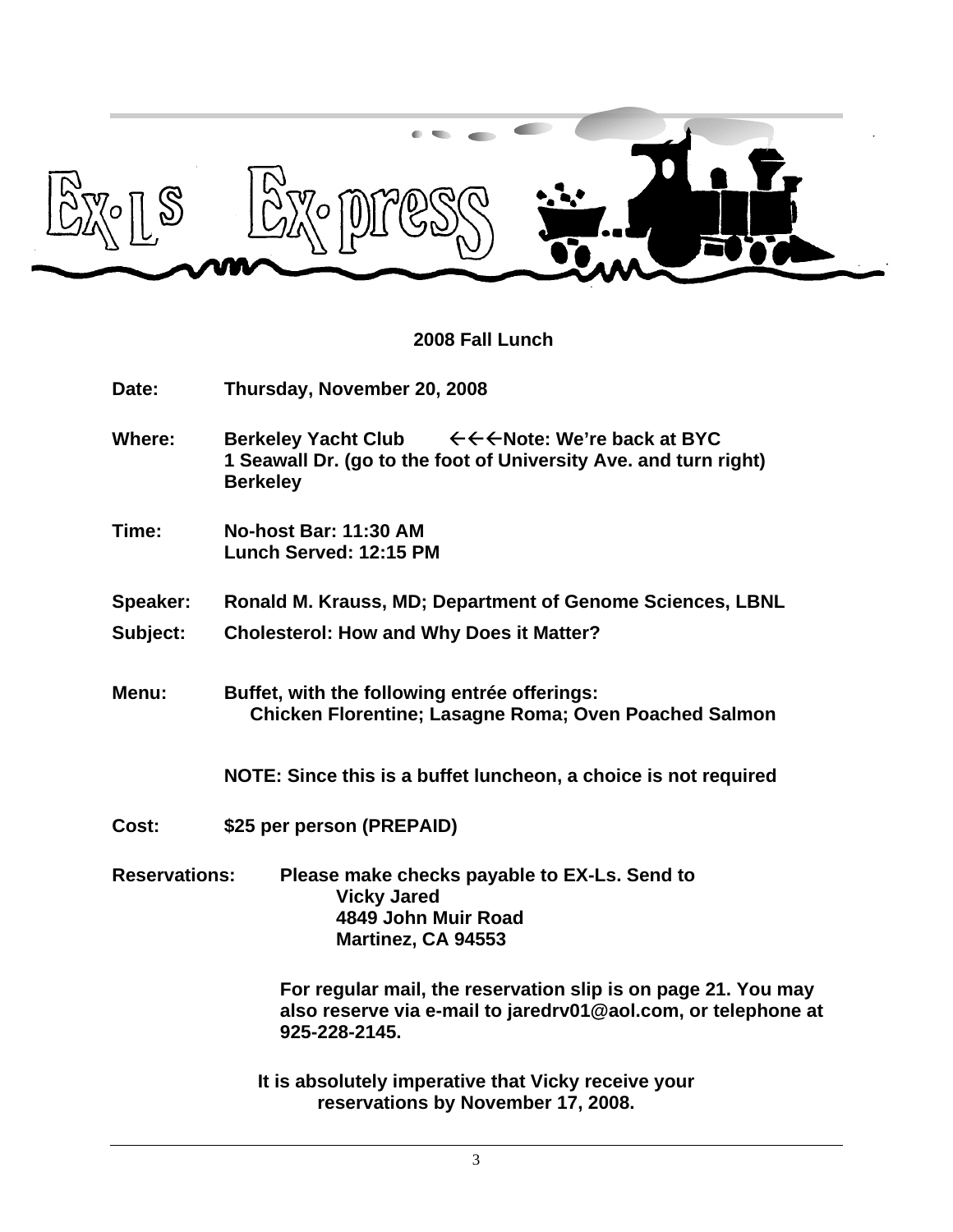#### **From our August Lunch**

*Reported by Jose Alonso:* Our speaker was Natalie Roe, LBNL Physics Division, on the history and status of research into dark energy.

**Background.** Several years ago Saul Perlmutter's group at LBNL discovered the startling fact that the rate of expansion of the universe is actually accelerating. Conventional wisdom had it that the mutual gravitational attraction of all the mass in the universe would tug at the receding galaxies, and slow the observed expansion down. Saul's conclusion was that there had to be *something* that was counteracting the pull of gravity and was actually pushing all the matter in the universe apart. Nobody has any idea what this *something* is, and since we can't see it, it has been labeled *Dark Energy* for lack of a better descriptor.

Backing up a little bit: if we look at all the galaxies around us, we can see that (except for the few in our immediate vicinity) they are all moving away from us. The farther away they are the faster they are receding. Their velocities relative to us are determined by what is called "spectral red shift". The spectrum of light from stars has certain characteristic wavelengths corresponding to atomic transitions in elements that we know are found in the stars. So if one spreads the light from a star out with a prism or grating separating the colors, one will see a pattern of very sharp, bright lines corresponding to the elements in the star. Now, if the source of the light is moving, the whole pattern of light will shift either towards the blue end (if the source is moving towards us), or towards the red end if it is moving away from us. The analogy of the pitch of a train whistle going past us is often used, and it's a good descriptor of what's happening. Well, you guessed it… all these distant galaxies have their patterns shifted to the red end. And, as said before, the amount of the red shift is a measure of just how fast the source is moving away from us.

The next piece of the puzzle is to find out just how far the galaxies are from us. For this we need a good ruler. Saul's group used a type of supernova for this, called a *Type 1a supernova*. Studies of this type of exploding star have determined it to be a white dwarf that picks up so much gas from a nearby companion that it becomes unstable and collapses setting off a rather large thermonuclear explosion. A remarkable aspect of the explosion of these particular stars is that they all seem to produce the same amount of light. Astrophysicists call this a *standard candle*. Sort of like the wattage on a light-bulb: these are all "100-watt" bulbs. Now, we know that if that light bulb is farther away from us it will appear dimmer. In fact, by measuring exactly how bright it is to us, we can tell how far away it is. The amazing thing about these supernovae is that they are SO bright that we can use them to measure distances of many billions of light years.

Now, we all know that supernova explosions are extremely rare, typically one explosion every 100 years or so in a given galaxy. However, we know there are billions of galaxies out there, so if you look for them, these explosions are actually happening all the time!

Next thing is that we can translate this distance measurement into time that is, as it turns out, quite comparable to the age of the universe. A *light year* is the distance traveled by light in one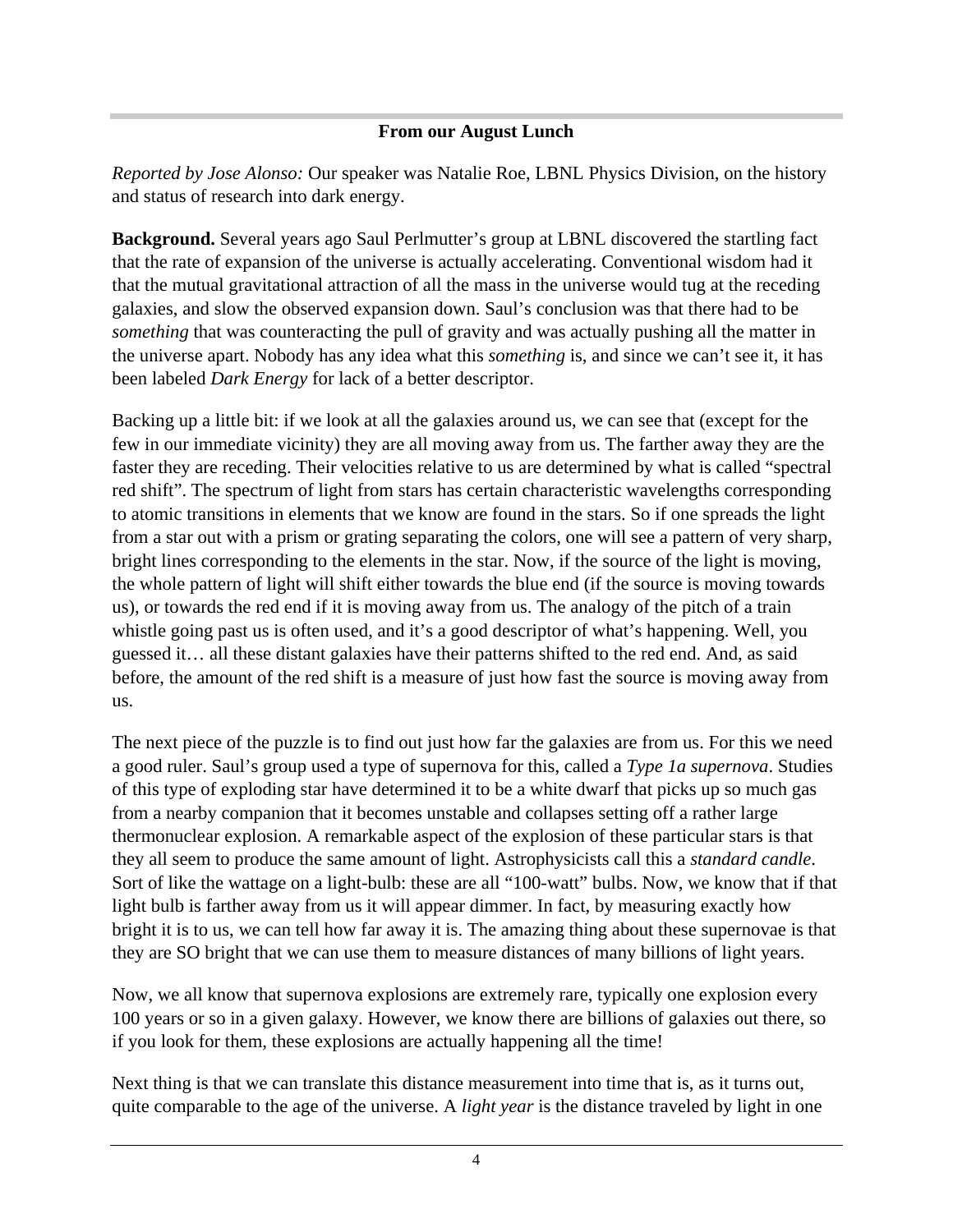year. Since light travels at 186 thousand miles per second, this is a pretty long distance [at ten cents a mile it's more than five times our national debt. //ed] Now, if we measure a galaxy to be, say, 5 billion light years away, that means that the light from that galaxy was emitted 5 billion years ago! Another great recent accomplishment of astrophysicists has been to determine how far back in time the universe was formed: several independent measurements have determined the time from the Big Bang to now to be around 13 billion years.

Putting this all together, using these Type 1a supernovae we have a means of making measurements of the speed of galaxies all the way back to a time when the universe was only about a quarter of the age it is today.

So now we can understand Saul's experiment: He saw galaxies in the young universe moving away from each other at a given speed, and galaxies in the universe closer to our time moving away from us now at a *greater* speed. That's it! Why? Still a great puzzle, and an extremely active field of research today. Adding more to the puzzle is the magnitude of the effect. To account for what they saw, the amount of Dark Energy had to be about 10 to 15 times the amount of total mass that could be seen in the universe! So, it appears as if roughly only 5% of the total stuff in the universe is "ordinary" matter; and more than 70% is Dark Energy. The remaining 25% is dark matter, another mystery (whose existence is inferred from motion of galaxies in clusters).

What a fascinating time for an astrophysicist to be alive! We just don't know anything about 95% of the stuff making up the universe! Clearly, we need to be doing more research! The focus up to recently has been on new telescopes – land-and space-based – to measure more supernovae to gather more statistics on the velocity and distance measurements. But the field is ripe for new ideas.

**Natalie's Research.** Natalie and her group are branching off in a different direction, aimed at perfecting a new ruler for measuring distances. This new ruler is called the "Baryon Acoustic Oscillation", and is related to the statistical correlation between the separation of mass densities. Not easy to explain, but the Cosmic Microwave Background measurements (for which George Smoot received the Nobel Prize) fix a correlation distance of some 500 million light years. Stated simply, if you have a large clump of mass (a galaxy cluster), and look at the amount of mass surrounding this clump, you'll see a slightly higher concentration of mass on a sphere of radius 500 million light-years from the clump. If you see this correlation, and measure the red shifts of its elements, you've got another point on the distance-velocity plot. Now, there are a lot of galaxies and galaxy clusters in any given 500 million light-year radius, so it takes a lot of measurements and a lot of statistical manipulations to pull out the information you need. This is precisely what Natalie and her group are planning on doing.

Natalie's experiment is called BOSS, for Baryon Oscillation Spectroscopic Survey, and does not require expensive new satellites or telescopes. She will be using the now-underutilized small telescope located in Arizona employed for the highly-successful Sloan Digital Sky Survey. The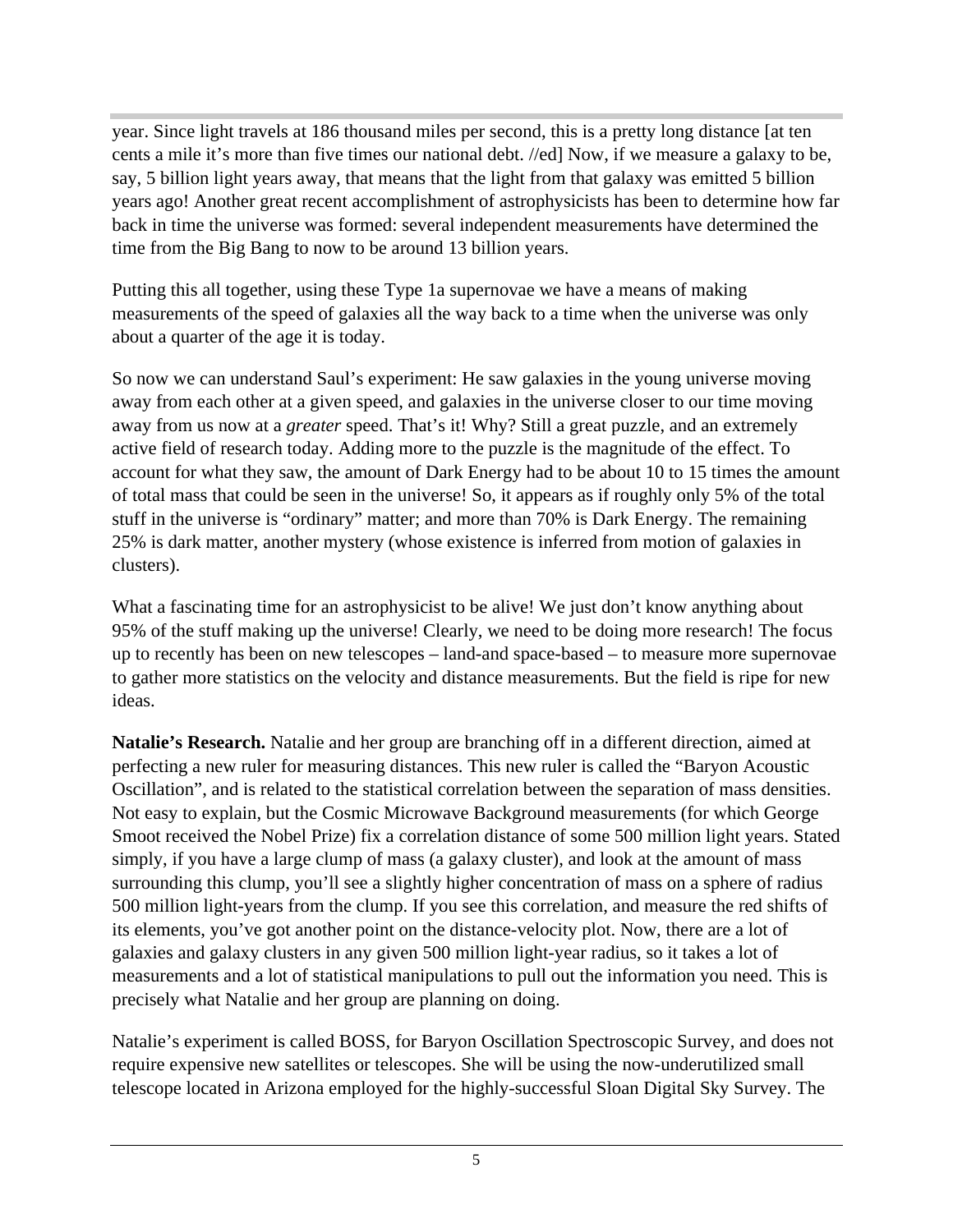experiment has received a large amount of support and encouragement, and should be yielding interesting results in a few years.

We wish Natalie the greatest degree of success in this fascinating endeavor!

| Luncheon Attendees:       |                       |                            |
|---------------------------|-----------------------|----------------------------|
| Jose Alonso               | <b>Ingeborg Henle</b> | <b>Conway Peterson</b>     |
| <b>Bob Avery</b>          | Winnie Heppler        | Patti Powers-Risius        |
| Dick Baker                | Ron Huesman           | <b>Michael Press</b>       |
| William Baker             | Vicky Jared           | Senta Pugh-Chamberlain     |
| Winnie Baker              | A. David Johnson      | $&$ Guests Bernard $&$     |
| John Berkovitz            | Nylan Jeung           | <b>Margaret Harvey</b>     |
| Gene & Myrna Binnall      | John & Ann Kadyk      | Sig & Cindy Rogers         |
| Bob Birge & guest Barbara | Matt Kotowski         | Stephanie Roth             |
| <b>B</b> orowiak          | <b>Bud Larsh</b>      | George & Reni Shalimoff    |
| Kay Bristol               | Branko Leskovar       | Brenda Shank               |
| Jerome Bucher             | Ken Lou               | Elmer Silva                |
| Geores Buttner & Katie    | Katherine Lucas       | Betsy Smith & guest        |
| Clevenger                 | <b>Bob Miller</b>     | Genevieve Dreyfus          |
| Winifred Corniea          | Donald Miller         | Robbie & Mary Smits        |
| Per & Eleanor Dahl        | Jeanne Miller         | Dave & Sally Stevens       |
| Janis & Ned Dairiki       | Ken Mirk              | Suzanne Stroh              |
| Ted & Margaret deCastro   | Bob & Jeanne Mortiboy | Clyde Taylor               |
| Sybil Donn                | Rolf Muller           | Grace & Ron Walpole        |
| William Gilbert           | Charles Ogden         | Suzanna Wingerson          |
| Norm Goldstein            | Karl Olson            | Allan Zalkin               |
| Don & Becky Grether       | Fred Perry            | Jon Zbasnik                |
| James Haley               |                       | <b>Speaker Natalie Roe</b> |

 $&$  Cindy Rogers anna Wingerson bbie & Mary Smits ce & Ron Walpole Conway Peterson Patti Powers-Risius Michael Press Margaret Harvey Sig & Cindy Rogers Stephanie Roth orge & Reni Shalimoff Brenda Shank Elmer Silva Genevieve Dreyfus Robbie & Mary Smits Dave & Sally Stevens Suzanne Stroh Clyde Taylor Grace & Ron Walpole Suzanna Wingerson Allan Zalkin Jon Zbasnik Speaker Natalie Roe

#### **President's Message (continued)**

And… as we'll all live to well over 100, it will sure be a bargain! We expect to have the new By-Laws ready for presentation to the Board by the next meeting, in January, after which they will be presented to the Membership at the February luncheon for approval. We'll probably publish them for your perusal in the January Newsletter.

One other thing we generally do each year is make a contribution in the name of the EX-Ls to an organization at the local level that provides assistance to the elderly or that fosters education in science, or (on a global scale) that provides disaster relief. As you can imagine, there are always more worthy candidates than we can support. This year's contribution will go to the Contra Costa County Meals on Wheels.

Luncheons have been outstanding this year, with great speakers thanks to Don Grether's tireless efforts. You can read in these pages Natalie Roe's fascinating account at our last luncheon of her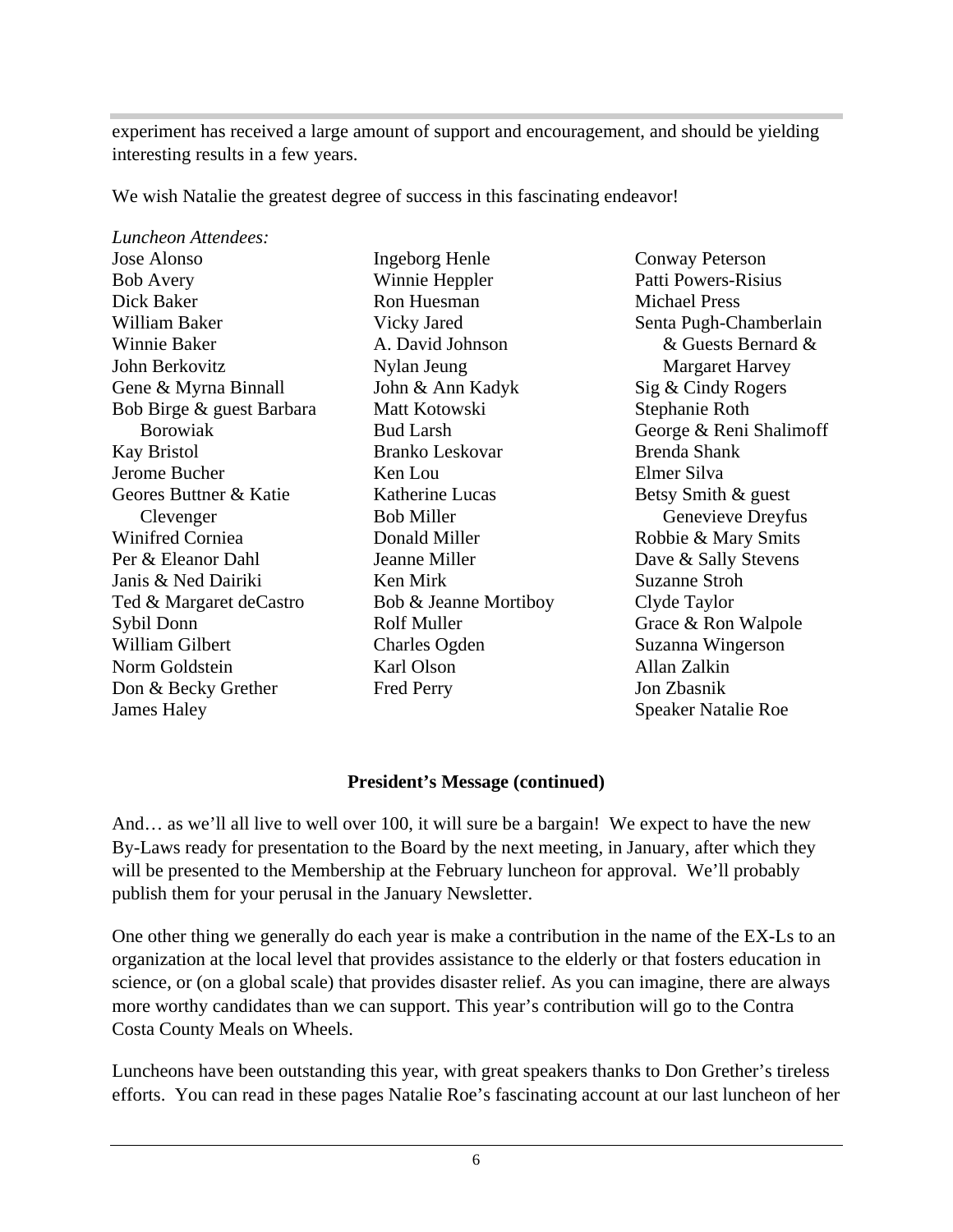quest for better understanding of Dark Energy through measurements of distributions of galaxy clusters. Next luncheon we'll hear from Ron Krauss, who has pioneered much of our understanding of good and bad cholesterol. His topic will be *Cholesterol: Why and How does it matter?* Don't miss it!

Looking forward to seeing you at the Berkeley Yacht Club on November 20th!

#### **Editor's Note**

Don't forget, the November luncheon is our election meeting; we have some unfilled slots, so if you – or someone you know – is interested in joining the Board, it's not too late to let Rich Sextro know (rgsextro@lbl.gov). We shall continue to put pad and pen on the tables, and we encourage you all to scribble us a note as to what you are doing; we would like to maintain – and expand – the "news of our members" – but we can't do that unless you tell us what you're doing. As always, articles or ideas for articles are welcome; the deadline for each issue is ten days after the preceding Board meeting (a full year's schedule is listed on the back cover; notice that the meetings now start at 3:00 on the dates listed). You can contact me at david\_stevens@comcast.net, at 1107 Amador Ave, Berkeley 94707, or 510-524-2904. // dfs

### **Reminder: The November luncheon is at the Berkeley Yacht Club**

#### **Is EX-Ls EX-Peditions already an Ex-Activity?**

We had insufficient interest expressed in our proposed Ex-Pedition to *Playland not at the beach* to justify a midweek special tour, and so – regretfully – cancelled it. For those who would like to go on their own, it is open on Saturdays from 10 to 5, and they promise some special activities for October. (Details at the website, playland-not-at-the-beach.org, or their information line at (510) 592-3002. Also you can see Vicky's review elsewhere in this Newsletter.) Ever undaunted, we shall try again, with a projected visit to the Blackhawk Auto Museum in the spring (more details in the January newsletter). One thing that would help us plan is to know whether midweek excursions are Good Things or Bad Things. There are advantages both ways: Midweek is generally less crowded (and, in fact, may be the only times when we could get advantageous entrance as a group); on the other hand, if the activity is one that school-aged grandchildren might enjoy, maybe only weekends make sense. We'd like to hear your thoughts.

#### **News of our members**

**Lost Life Member:** We have lost track of Life Member **Esther Colwell**; if you know her current address, please contact Suzanne Stroh, 530 Curtis St, Albany, 94706, 510-524-1953, scstroh@gmail.com.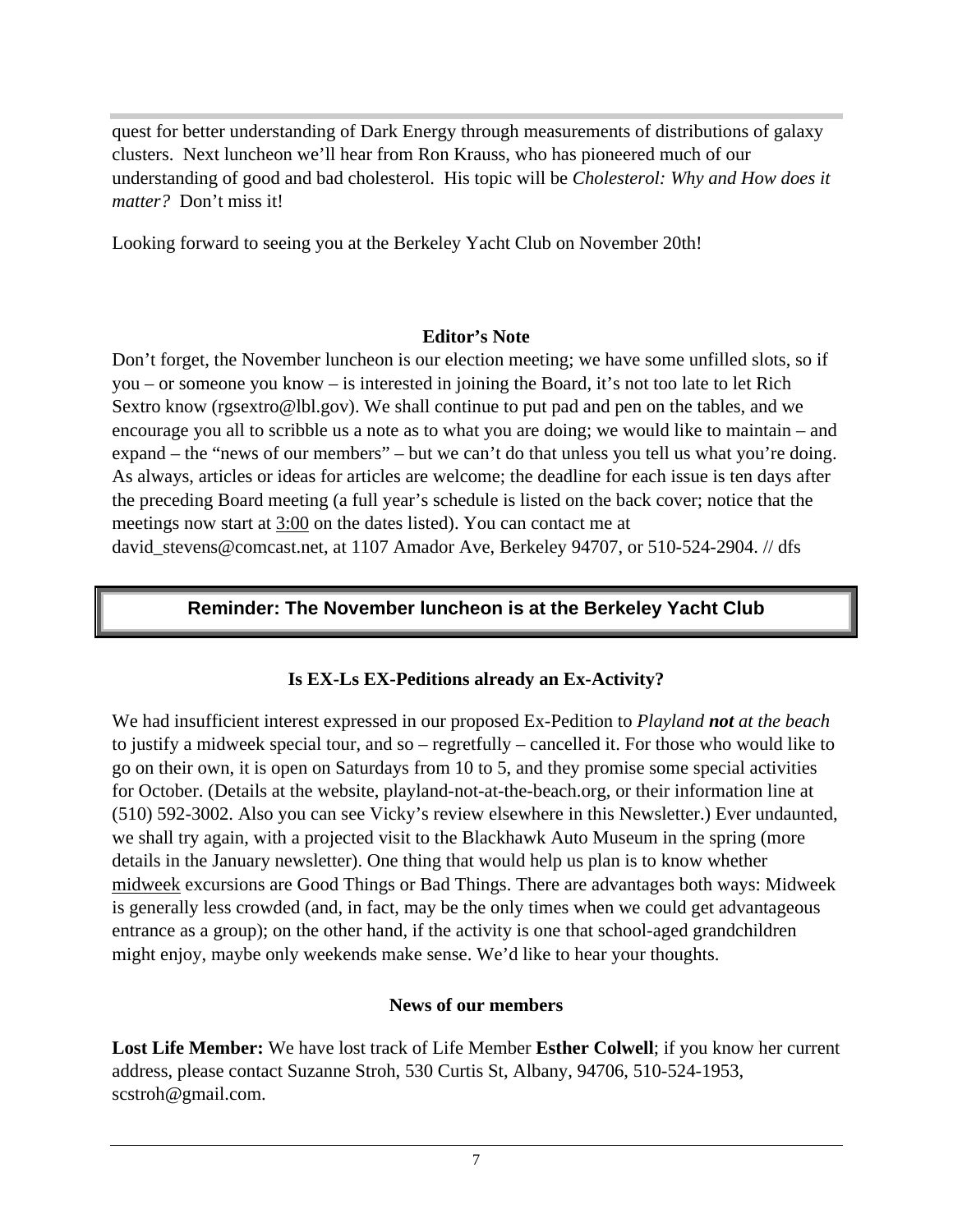**Sig & Cindy Rogers** are still ping-ponging between here and Virginia, putting the finishing touches on their new house (visitors welcome). They also found time to visit Spain, Italy, and Hungary.

**Stephanie Roth** casts her vote in favor of instituting a Life Membership option; what about the rest of you? (See the LM note elsewhere in this NL.)

**Sue Wingerson** notes that she will be volunteering at the *Fungus Fair* at the Oakland Museum, December 6 & 7. (More than you'll ever want to know about mushrooms.)

Luncheon debate, continued: **Stephanie Roth** also voted to stick with Spenger's, while there were two anonymous votes cast *against* Spenger's.

**Don Grether** has agreed to serve the unexpired term of the second EX-Ls representative to the Berkeley Retirement Center Policy Board.

#### **Keeping Up with the Lab**

**What is glass?:** If you think you know what glass is, you should read the following article: [\(http://www.nytimes.com/2008/07/29/science/29glass.html?\\_r=2&sq=Berkeley&st=cse&](http://www.nytimes.com/2008/07/29/science/29glass.html?_r=2&sq=Berkeley&st=cse&) <oref=slogin&scp=1&pagewanted=print&oref=slogin>)

**And you thought they were just pests:** The digestive processes of termites show promise of new ways to harness the energy inherent in wood. [\(http://www.smithsonianmag.com/science](http://www.smithsonianmag.com/science-) <nature/termites-bellies-biofuels.html?c=y&page=1>)

**Is X-ray vision next?:** Berkeley scientists have for the first time engineered 3-D materials that can reverse the natural direction of visible and near-infrared light, a development that could help form the basis for higher resolution optical imaging, nanocircuits for high-powered computers, and, to the delight of science-fiction and fantasy buffs, cloaking devices that could render objects invisible to the human eye.

[\(http://www.berkeley.edu/news/media/releases/2008/08/11\\_light.shtml](http://www.berkeley.edu/news/media/releases/2008/08/11_light.shtml))

**An introduction to the LHC:** The Large Hadron collider at CERN achieved beam circulation on September 10, but has since been shut down temporarily to repair a broken connection in one of the supercooled magnets. For a non-scientist's guide to the world's newest atom smasher, see <http://www.youtube.com/watch?v=j50ZssEojtM>.

**But will they do anything about it?** The National Oceanic and Atmospheric Administration has been awarded 2.6 million processor hours at NERSC to improve the quality of climate (change) and weather prediction.

**Foreign relations:** The Lab is continuing to develop research partnership with China and India, with particular emphasis on climate change and environmental protection.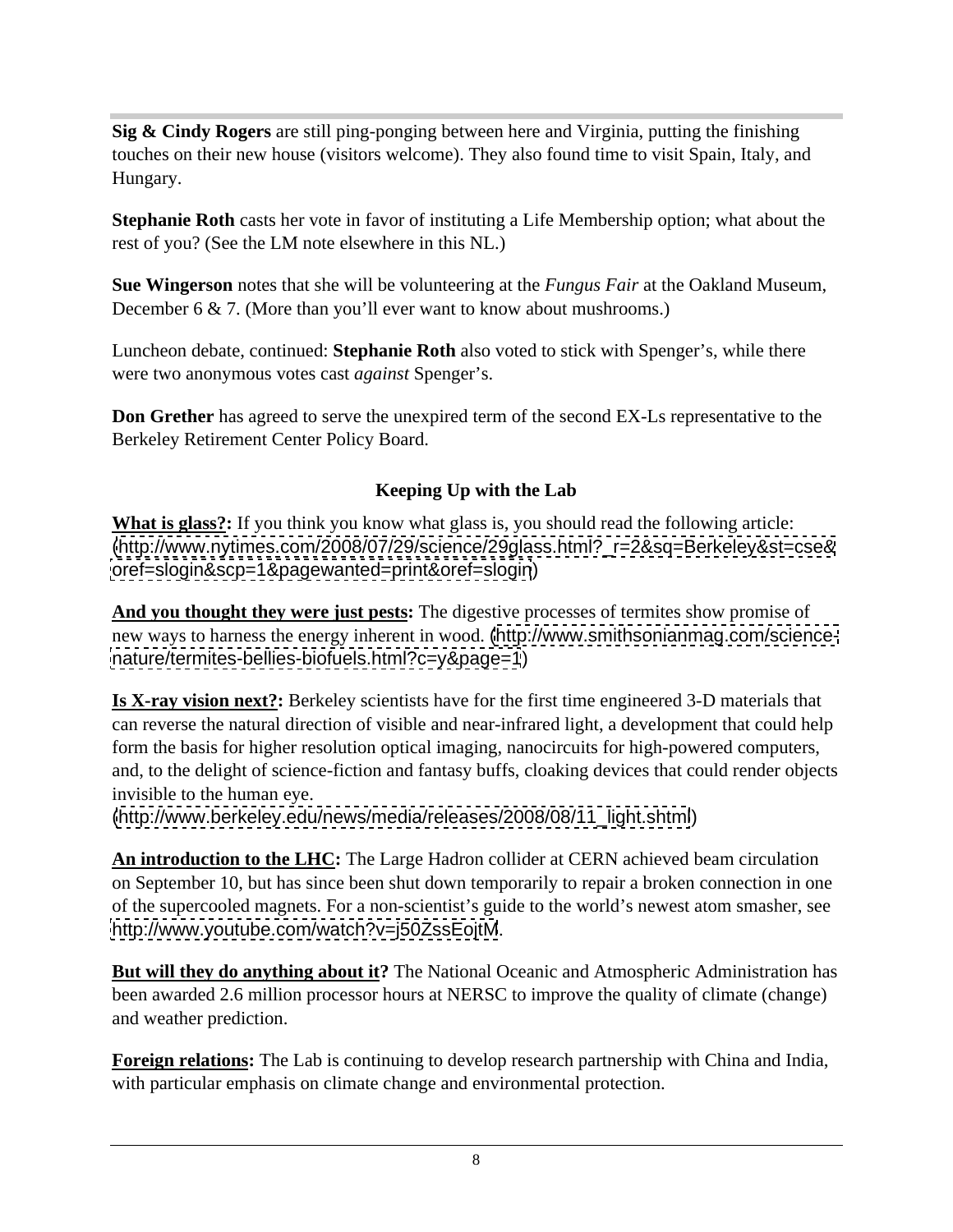**The site:** The Hill is experiencing both additions and subtractions with respect to structures. One addition, the guest house, is beginning to rise, just uphill from the Cafeteria. And a major subtraction is scheduled to begin in October: demolition of the bevatron. And despite the lessons you learned when you were twelve years old, the latter is expected to take much longer than the former.

The primary Lab news vehicle is now <http://newscenter.lbl.gov/> This has replaced the several earlier access mechanisms, which are listed below, together with the date of last updating.

The Berkeley Lab VIEW Newsletter <http://www.lbl.gov/Publications/Currents> (posted only through March, 2008)

LBL Today (Daily news from LBL) <http://www.lbl.gov/today> (last issue: June 10, 2008)

Science @ Berkeley Lab <http://enews.lbl.gov> (most recent post: March 10, 2008)

#### **Life Membership? Suzanne Stroh**

At the summer meeting of the EX-Ls Board of Directors, we discussed the suggestion that it might be attractive to some of you if we were to offer a Life Membership category for the EX- Ls. As you know, annual dues are \$12 per year. These funds are used primarily for postage, supplies, and other expenses related to the quarterly luncheons and for producing the newsletter. Every January a renewal letter goes out and over about 3-4 months renewals are made. Some have suggested that it would be nice not to have to remember to respond to a renewal letter each year. What would you think of paying a one-time fee of \$120 (i.e. the equivalent of 10 years dues) to purchase a Life Membership to the EX-Ls? Opponents of the idea point out that the cited price may be too low in that it might not keep up with inflationary increases in our costs. Would the convenience of not having to think about renewing your dues make YOU avail yourself of it? Your opinion counts so please let me know what you think. You can call me at 510-524-1953, send me a note at 530 Curtis St, Albany, CA 94706, or send an email to scstroh@gmail.com. Thank you!

#### **ACA5: Proposed Change in Governance of UC Retirement and Benefit Funds (adapted from a message from CUCRA)**

The Ex-Ls Board of Directors believes the following information is of interest to the membership. Although it now appears that this proposed amendment will not be on the ballot this November, we believe that it is not a dead issue, and that it, or a substantially similar amendment, may show up on a future ballot. We will endeavor to stay abreast of developments, and keep you informed.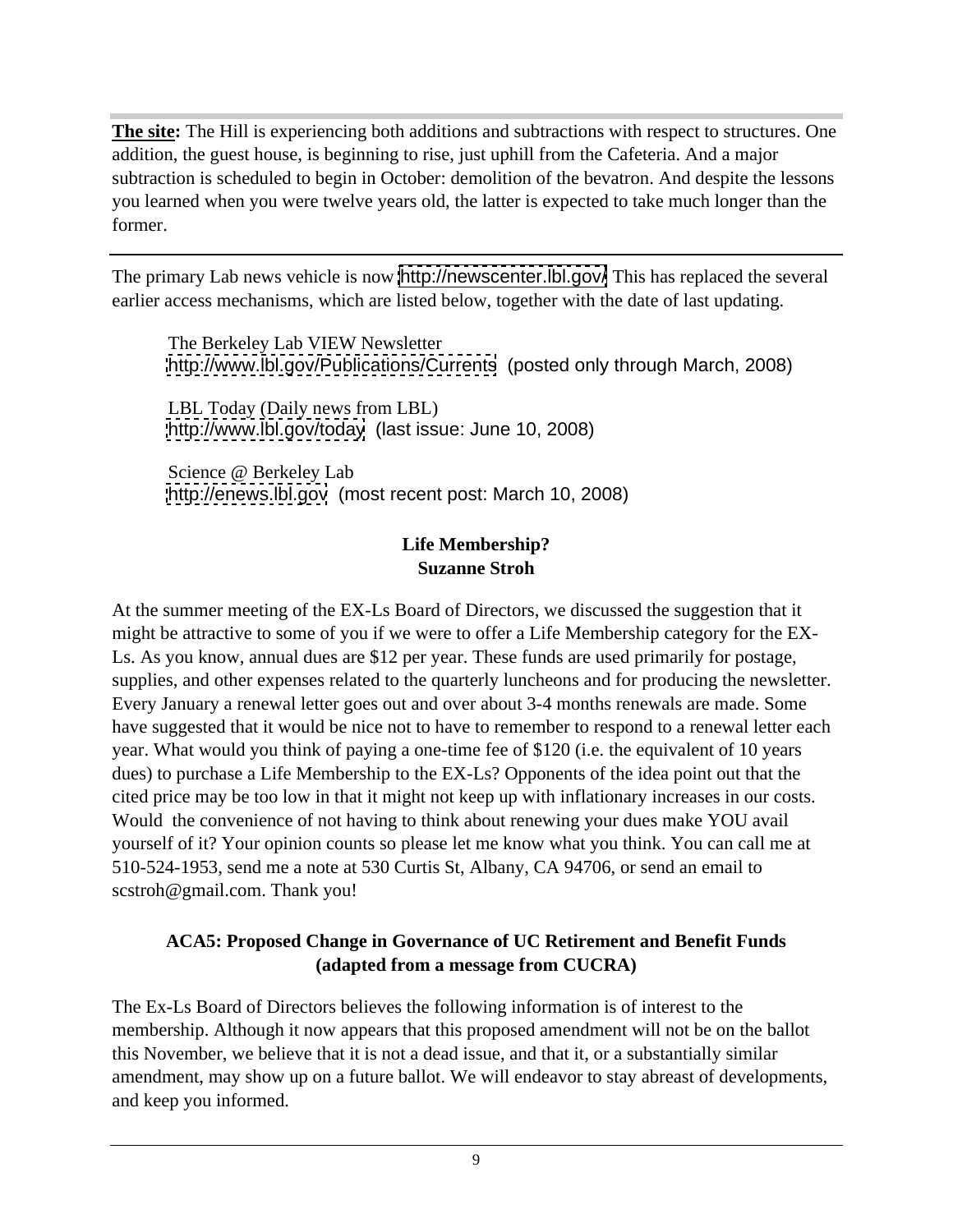Proposed Assembly Constitutional Amendment 5 would amend Article IX, Section 9 of the state constitution (the article that deals with UC) to remove from the purview of The Regents the governance of all UC retirement and benefit funds (UCRS, future health benefit trusts, etc.) The measure would create a 13-member, broad-based, board similar to the one governing PERS, made up of political figures (governor, et al.), an Academic Senate representative, a retiree, and employee representatives, among others.

In addition to establishing joint governance of UCRS, this Constitutional amendment would establish a new area in which UC would be subject to legislative control by requiring UC to "comply with any additional requirements that regulate the plan and those programs that are enacted by statute." Currently, under Article IX, Section 9 of the California Constitution, the Regents have full powers of organization and government, subject only to such legislative control as may be necessary to insure the security of its funds and compliance with the terms of the endowments of the university and such competitive bidding procedures as may be made applicable to the university by statute for the letting of construction contracts, sales of real property, and purchasing of materials, goods, and services.

Here is some further information on the legislation. First, the link to the measure itself with the legislative counsel's digest up front: <http://www.leginfo.ca.gov/pub/07-08/> ; from here you need to select the following links one at a time: bill/; asm/; ab\_00010050/; then a long scroll down to aca\_5\_bill\_20080616. And here is a link to the page where you can check the status and history, as well as link to the committee analyses: <http://www.leginfo.ca.gov/> , then make the following selections in order: Bill Information; enter bill number aca\_5\_bill\_20080616 and select <u>Search</u>; select <u>ACA 5 – Portantino</u>. This last page will provide access to status, analyses, and history (including both committee and floor votes). The indented paragraph above is extracted from the Assembly Floor analysis for the third reading of the bill.

Note that recent newspaper articles have indicated that the University's employees' union is sponsoring a ballot initiative with language identical to that in the proposed constitutional amendment.

#### **From the Berkeley Retirement Center Andre Porter**

**New Director:** BRC is please to announce the appointment of Patrick Cullinane as Director, effective October 1. Mr. Cullinane comes to us after 18 years with the American Society on Aging.

**CalNet Ids**: Some campus services require a CalNet Id/passphrase combination. The default Id is the person's employee number, but retirees lose those numbers when they retire. There are two ways for a retiree to obtain a CalNet Id: through the Laboratory's Human Resources Department or by subscribing to one of the Berkeley Retirement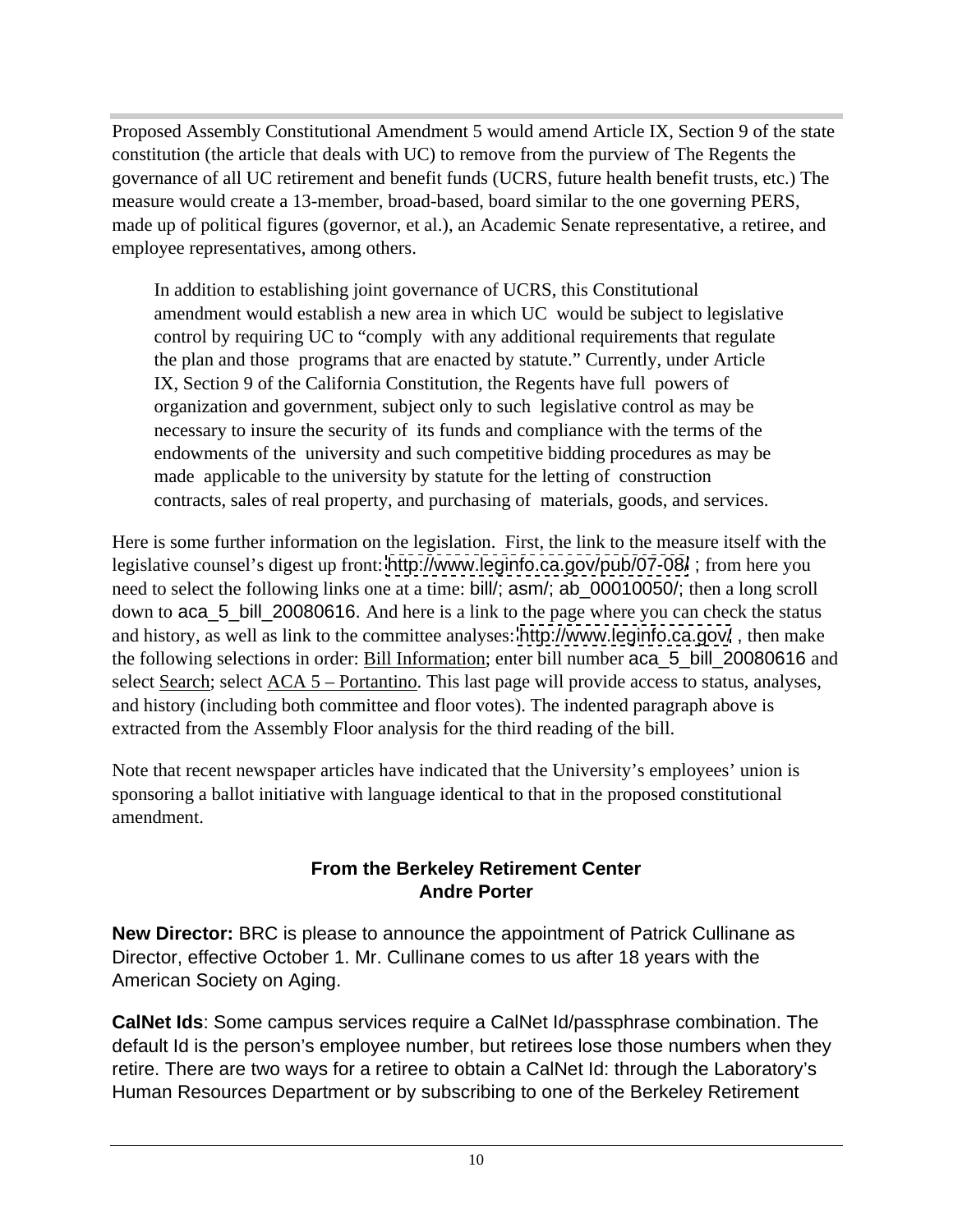Center's e-mail options through the Cal Retirement Center Network (CRCN). This may be done in either of two ways:

- CRCN CalMail, which offers a full berkeley.edu email account with an address, storage, and support. This option is \$60 per year, plus a one-time \$10 administrative fee.
- CRCN Email Fowarding, which offers a pseudo berkeley.edu address, which is forwarded to your own email account (gmail, hotmail, yahoo, aol, earthlink, etc.). This option is free, but does include the one-time \$10 administrative fee.

Those interested in either option, should contact the retirement Center (phone: 510-642- 5461, email: ucbrc@berkeley.edu) or sign up for either option on the Center's website: <http://thecenter.berkeley.edu> .

**Planning Today for Your Fiscal Tomorrow**: Free program, presented by Adrian Harris, UCLA Vice Chancellor-Planning, Emeritus

[Reminder: We featured a column by Adrian Harris on minimum required distributions from tax-protected accounts this past spring. //ed]

1-5 pm on Thursday, November 20, 2008, and Friday, November 21, 2008 [NOTE: The Thursday date conflicts with the EX-Ls luncheon, so it's important to tell the Berkeley Retirement Center when you make the reservation that you wish to attend the Friday session.]

Location provided when you register.

Sponsored by: UCB Retirement Center, UCB Emeriti Association, UC Retirees at Berkeley, Presidents and Regents Retirees Association, Lawrence Berkeley National Laboratory EX-Ls, and the Chancellor's Office

Contact: UCB Retirement Center at 642-5461 or ucbrc@berkeley.edu for details or to register.

**Regents' policy on rehire of retired annuitants:** You may have seen in the newspaper that the Regents have adopted a more stringent policy on the rehiring of retired annuitants. As of this writing, that policy has not yet been translated by the Office of the President into an operational policy. We shall try to have more details for you in the next newsletter.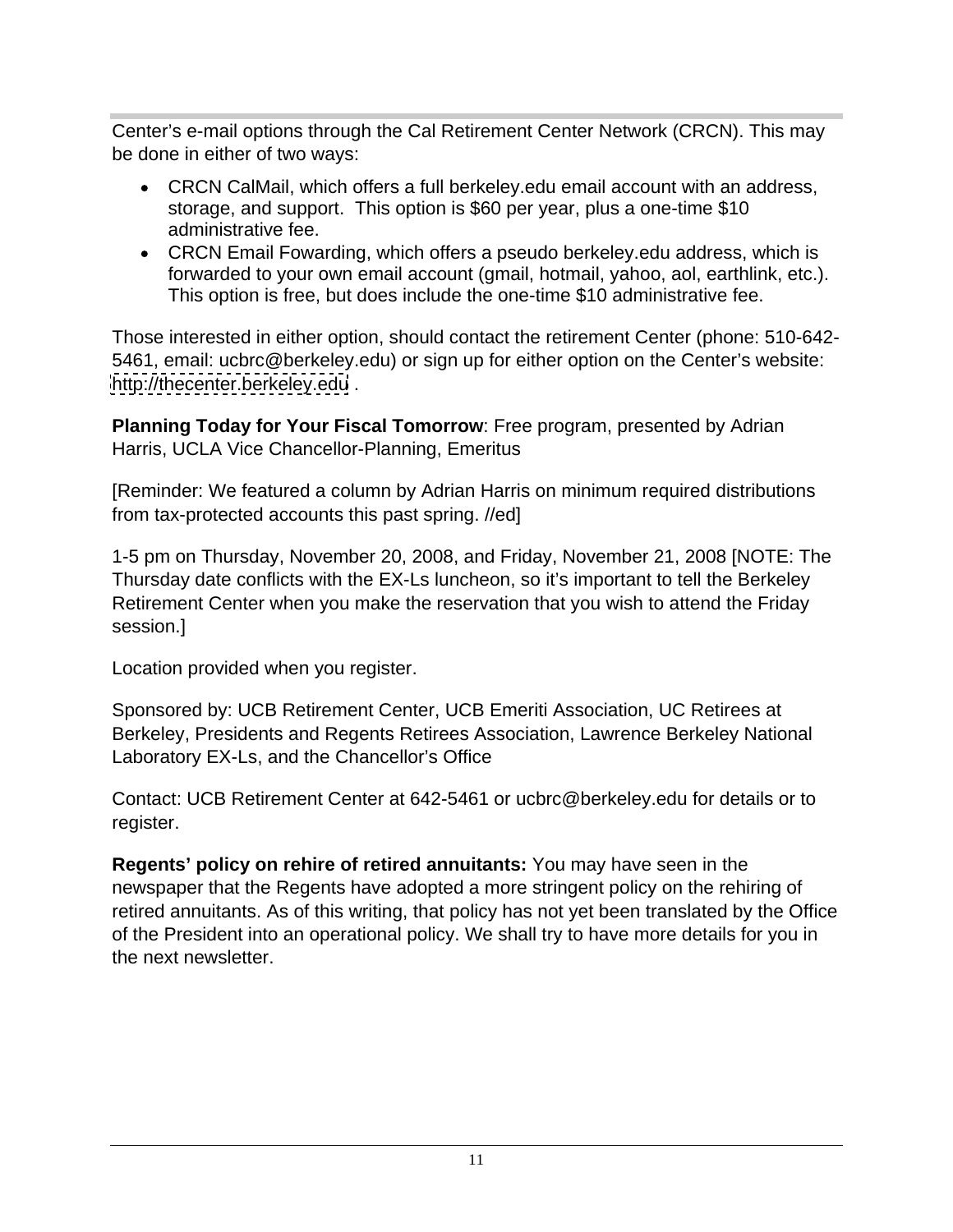#### **Trip Reports**

#### **1: Chasing an eclipse in China Sandra Stewart**

"Welcome home, Sandra." The words lingered in my mind as I stepped away from the Immigration Counter at the San Francisco International Airport. I hurried to catch up with Jacques who was already heading to the luggage pickup area. We were returning from a week in China, a journey conceived some fifteen months earlier with a history that exceeded twenty-nine years.

Since 1979, my passion has been to stand in the shadow of the moon whenever, wherever possible; i.e., to chase total solar eclipses. In this millennium, this craze has taken me to Africa twice: Zambia, June 21, 200l; The Republic of South Africa, December 4, 2002. [Note: Eclipses occur in *Saros Series*; eclipses in the same series are separated by the *Saros cycle*, a period of approximately 18 years, 11 days, and 8 hours, and 120º of latitude. Successive eclipses belong to different Saros Series. //ed]. Clouded out in 2002, my quest had not been fulfilled. Had my passion for the chase retired also?

In April 2007, a call to friends and fellow chasers, Huguette and Jacques Guertin, answered the question. Jacques was going with Paul Mallory's "Ring of Fire Expeditions" out of Houston, associated with NASA Johnston Space Center, as a 'team leader' for the August 2008 eclipse in China and he was looking for a roommate. Huguette approved of the arrangement; the decision was made, I would go with Jacques.

Flash forward fifteen months: Sunday, July 27, 2008.

The van pulled up 15 minutes early, meaning that arrival at the airport would now precede our flight by more than five hours. Jacques is a dedicated eclipse chaser who specializes in highresolution photography of the prominences, requiring a large telescope and auxiliary equipment. Check-in can be a challenge. Arriving at the Air China counter, I joined Jacques who was engaged in conversation with the personnel at a nearby scale. After much switching of contents, our bags were accepted and we were free for the next four hours. Our transition into eclipse mode began in the boarding area as we examined three large high-resolution maps on which Jacques had carefully plotted the eclipse path.

Dunhuang, a desert oasis located in the Ganzu Providence on the Silk Road, would be the base of our operations. Paul had decided it was the best central location for moving groups along the limited good roadways in one of two possible directions leading to the centerline. It also had the nicest accommodations and food. From this vantage point, the four teams, of 18 members each, would have flexibility to swiftly alter plans due to shifting weather conditions and possible changes imposed by the Chinese government. But first, Beijing, shortly before the games were to begin. When our flight was announced, we gathered our carry-on belongings and headed for the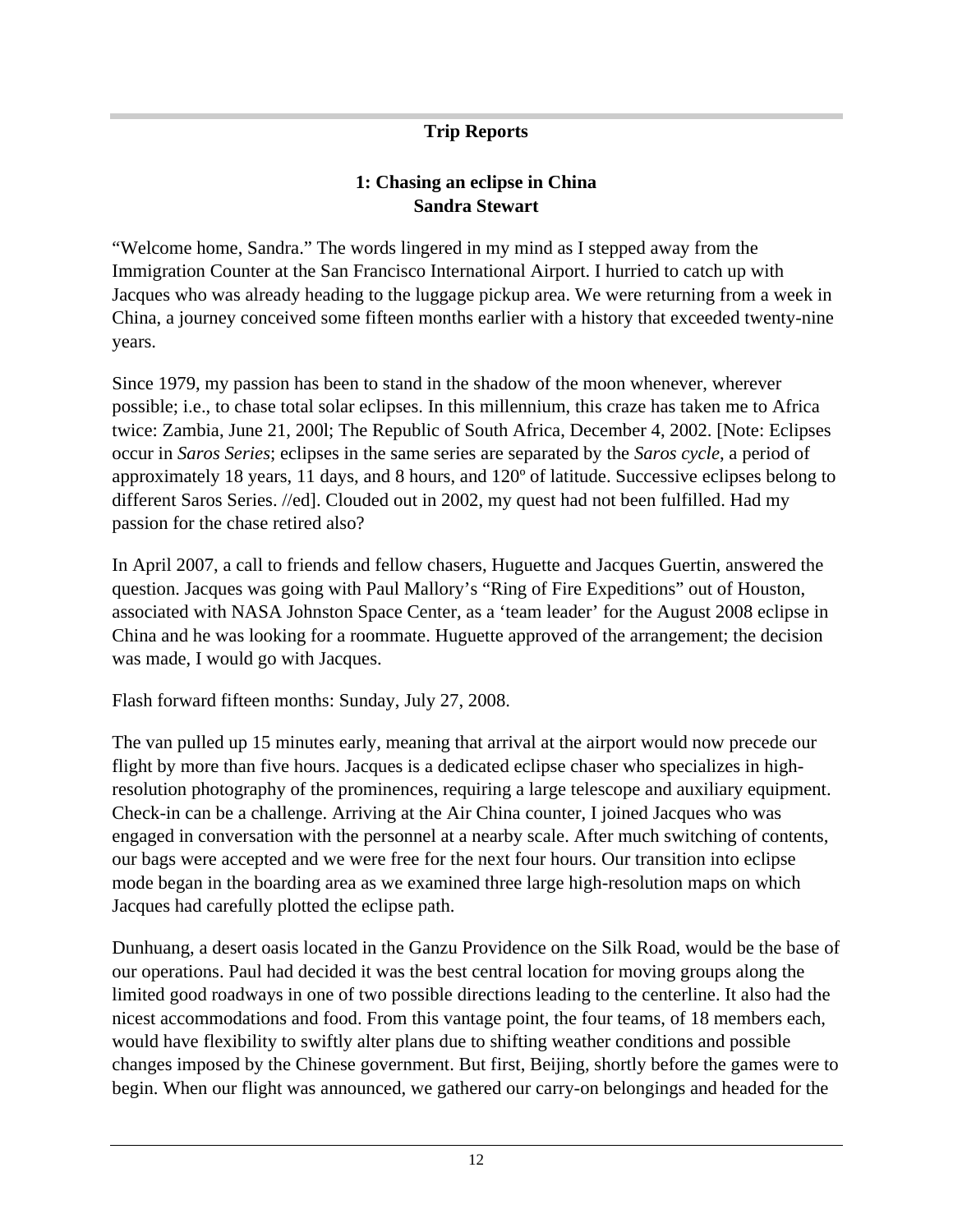gate. The plane headed west for the next 12 hours, crossed the International Date Line, and arrived in Beijing at 5:00 on Monday evening.

The lines at immigration were short and soon we were off to retrieve our baggage, exchange money, and hail a cab. The high level of security was evident; pairs of paramilitary police appeared everywhere, marching side-by-side in stiff formation, executing sharp 90 degree turns, with eyes, from expressionless faces, staring ahead. We proceeded through the relatively quiet airport until the final x-ray; there, security guards escorted us to an adjoining, closed off area. Jacques's three bags were opened, the contents removed, unwrapped, and closely examined. His equipment often puzzles airport inspectors and on this occasion, the language problem made an explanation difficult. Fortunately, one officer spoke some English, which was very helpful as our Mandarin was painfully lacking. He seemed to understand Jacques about photographing the eclipse and finally signaled that we could repack. We were free to go! Off to the money changers and the taxi queue.

Twenty-five years had passed since my first trip to Beijing. The city was smaller then and had fewer automobiles; mostly bicycles and pedestrians moved along the quiet streets. Now, cars were everywhere and choking thick grey smog enveloped the city like a shroud through which only a hint of the sun was visible. The buildings stood tall and were garishly lit; yet, they appeared foreboding in this eerie twilight. Except for an occasional structure of traditional Chinese architecture, one would never think that this is an exotic city of the Far East. The appearance is more Western in style; like New York City or even Las Vegas.

The following morning the air was relatively smog free with low humidity, a comfortable temperature, and a refreshing breeze, all discovered during an early morning walk of several blocks. After breakfast, and the pleasure of meeting new chasers and greeting friends from previous expeditions, the first group meeting was held to introduce everyone and to provide upto-date information. To be successful, eclipse chasing requires continuous attention to the changing elements.

As the government had canceled our visit to the Beijing Xinglong Observatory three weeks before our arrival, the remainder of the day began with a visit to a Hutong. Many of these old districts were razed to make way for the development that has consumed Beijing in recent years. The traditional shopping stop, followed by dinner at a local restaurant, completed the day.

The flight the next morning required a very early wake up call; too early for the restaurant to be open, so we grabbed a box breakfast as we sleepily dragged luggage through the lobby. The check-in procedure at the airport left many of us confused although we remained in line like good children and eventually traded our checked luggage for the return of our passports and a boarding pass. Then we sat around and waited for the plane. The joys of traveling: Hurry up, wait, … wait, … and wait.

Anticipation mounted as we flew northwest. The ground beneath us resembled a lunar surface as it quickly changed from green vegetation to arid brown. Occasionally, along a narrow ribbon of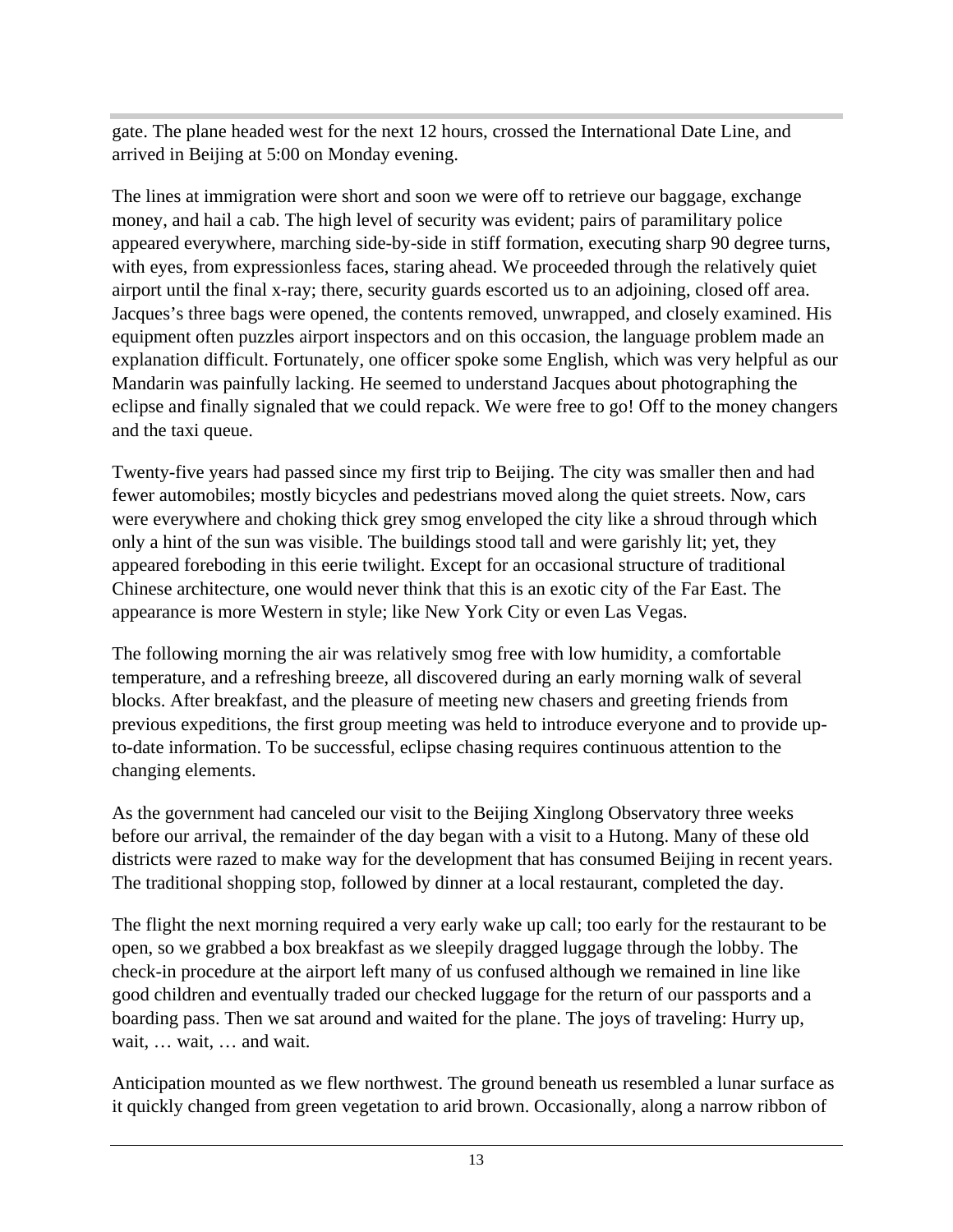road that stretched through the endless desert, small objects could be observed moving without a visible destination. Three and a half hours later, the plane taxied to a small building in this desolate but beautiful area.

The original plan upon arriving was to immediately visit the Mogao Grottoes that were between the airport and the city, a common routine. Fortunately, wiser persons on this trip unceremoniously dumped this crazy idea and we went directly to our hotel. Our team and Paul's checked into the Dunhuang Guest House, the teams lead by Claude and Pat into the Grand Sun Hotel a few blocks further, where later in the day we gathered for an update.

Two and three day forecasts of satellite readings from NASA indicated rapid, unusual changes in cloud cover patterns. In addition, the government tossed wrenches into the works by canceling some of the approvals for our movements in the area. We veteran chasers were not surprised by the news; however, for the less experienced, these reports produced verbal annoyance at the uncertainess.

Thursday morning we visited the Mogao Grottoes where over many centuries caves were richly decorated with statues and paintings of the Buddha. When the guide headed for stairs after we visited the magnificent caves on the ground level, I decided to remain on terra firma. Wandering back towards the entrance, I soon discovered myself alone. Sitting in the shade facing this treasury of art and dedication, I found myself imagining: *Buddhist Monks, in deep meditation with bowed heads, moving slowly along the rickety wooden walkway that defined the second and third level; then hearing the soft rustle of their robes as they quickened their pace in response to the dinner bell that had started to toll.* These images will be replayed when this day is remembered.

Fortunately, I decided to skip the afternoon festivities to perform a final checkout out of my equipment and to draw up a photographic plan with a little practice time. Not only did I miss a camel ride, an opportunity to get sand in my shoes while walking up rickety, broken stairs on a sand dune in the hot sun only to be caught in a sudden downpour at the top, pushing oneself down a sticky slide, and then, riding the camel back to the bus, but I discovered I had left a vital part of the tripod at home! Because I spent the afternoon trying to figure out Newton's Law of Gravity to make the tripod usable, so I failed to see the schedule update – posted in the lobby while I was working – until too late, so I missed both the meeting and dinner. Hooray for Peanut Butter Granola bars; never travel without them!

On eclipse day, everyone had a choice. The government finally agreed that additional people, after they paid the road tax, could go to Yiwu. Two buses (Claude and Pat) would leave at 5:00 for a nine-hour journey north to Hami, dropping off five edge observers on the southern border of the shadow before driving east through the mountains. Paul with guide and driver would leave at 9:30, drive south and scope out the area near Gongpoquan. (The government had withdrawn permission for travel to Gongpoquan itself and Inner Mongolia.) Paul planned to drive as far as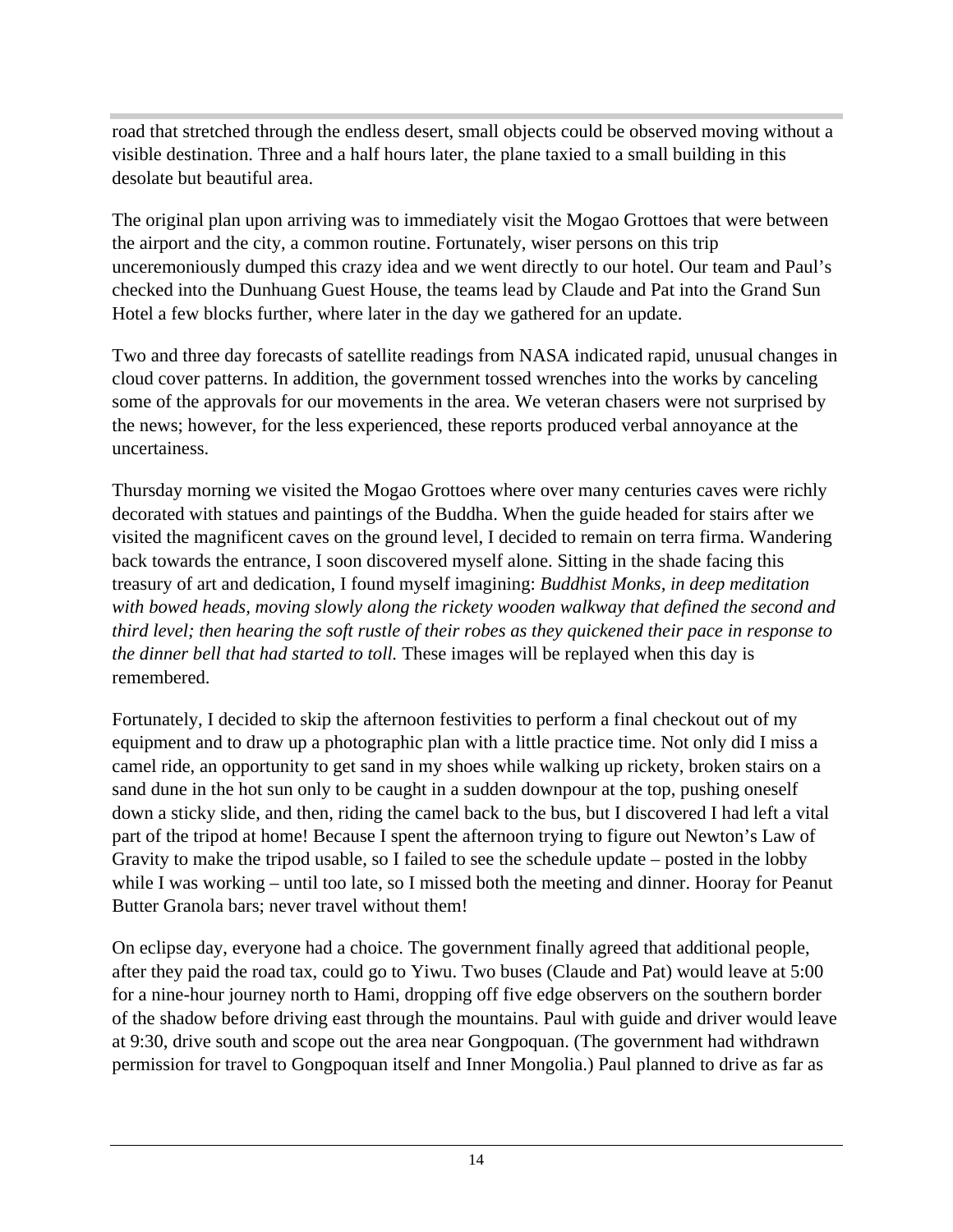he could on this road to see if clear skies could be found before reaching any roadblocks. The remaining group would board the fourth bus at 11:30 and head south to rendezvous with Paul.

At the rendezvous point, Paul reported that real time NASA satellite reports indicated conditions had completely reversed. The Hami area was under the greatest cloud threat and the original destination of our group, Gongpoquan/Inner Mongolia, was not much better. The best possibility was to continue south into an uncharted area to a lake beyond Jiuquan, another three-and-a-half hours of travel time. Totality at that site would be about 7:10 with an estimated one-minutethirty-six-seconds totality. Instant decisions were made; thirteen joined Paul, ten remained on the bus with Jacques. After the excitement of our decision, everyone settled down for the long drive ahead cautiously watching the sky. The challenge now was to arrive in time for second contact. [Note: First contact is the instant of the start of the eclipse, when the leading edge of the moon overlaps the sun; second contact is the start of totality; third contact is the end of totality; fourth contact is the instant the trailing edge of the moon ceases to overlap any part of the sun, signaling the end of the eclipse. //ed]

At the final checkpoint, we offered a bribe – solar eclipse glasses – and were allowed to continue to the lake. It was 6:40. The sun was now about 17 degrees above the horizon and between first and second contact. Before totality, those with simple set ups had time to pass out solar eclipse glasses to people around us who were using film and other unsafe viewers to look at the partial phase. About four minutes before second contact, Jacques was set up and tracking.

The wind stopped, the sky grew darker. As the narrow crescent of the Sun disappeared, the edge of the Sun was first hidden by the peaks of lunar mountains with the last few rays of sunlight shining through valleys on the edge of the Moon. These Bailey Beads remained visible for a few seconds. Then a single point of sunlight remained; the beautiful 'diamond ring' created against the outline of the Moon. The last ray of light vanished. Totality had begun.



After third contact, we toasted with champagne, looked through Jacques's telescope to see the irregular edge of the moon's valleys and mountains, and interacted with the locals as they also looked through the telescope. (We were the only non-locals.) Excitement was the common language as everyone celebrated this wonderful event together.

We left the site shortly after 8:00, stopping at a lovely hotel in Jiuquan for dinner. Under a clear sky with a multitude of stars twinkling, we drove though the night. We dragged ourselves into the hotel at 4:15, the bus running on fumes. The entire expedition had been successful, everyone was ecstatic, especially Paul. Not bothering to go to bed – a 9:30 departure to Beijing was scheduled – I packed, showered, and started out at 6:15 to wander the Dunhuang streets before breakfast. The waiting game was back; a four-hour delay.

The dinner menu that night was the traditional Peking Duck, and at our table were two astronauts, Claude Nicollier, the first European to join the NASA team, and his friend Richard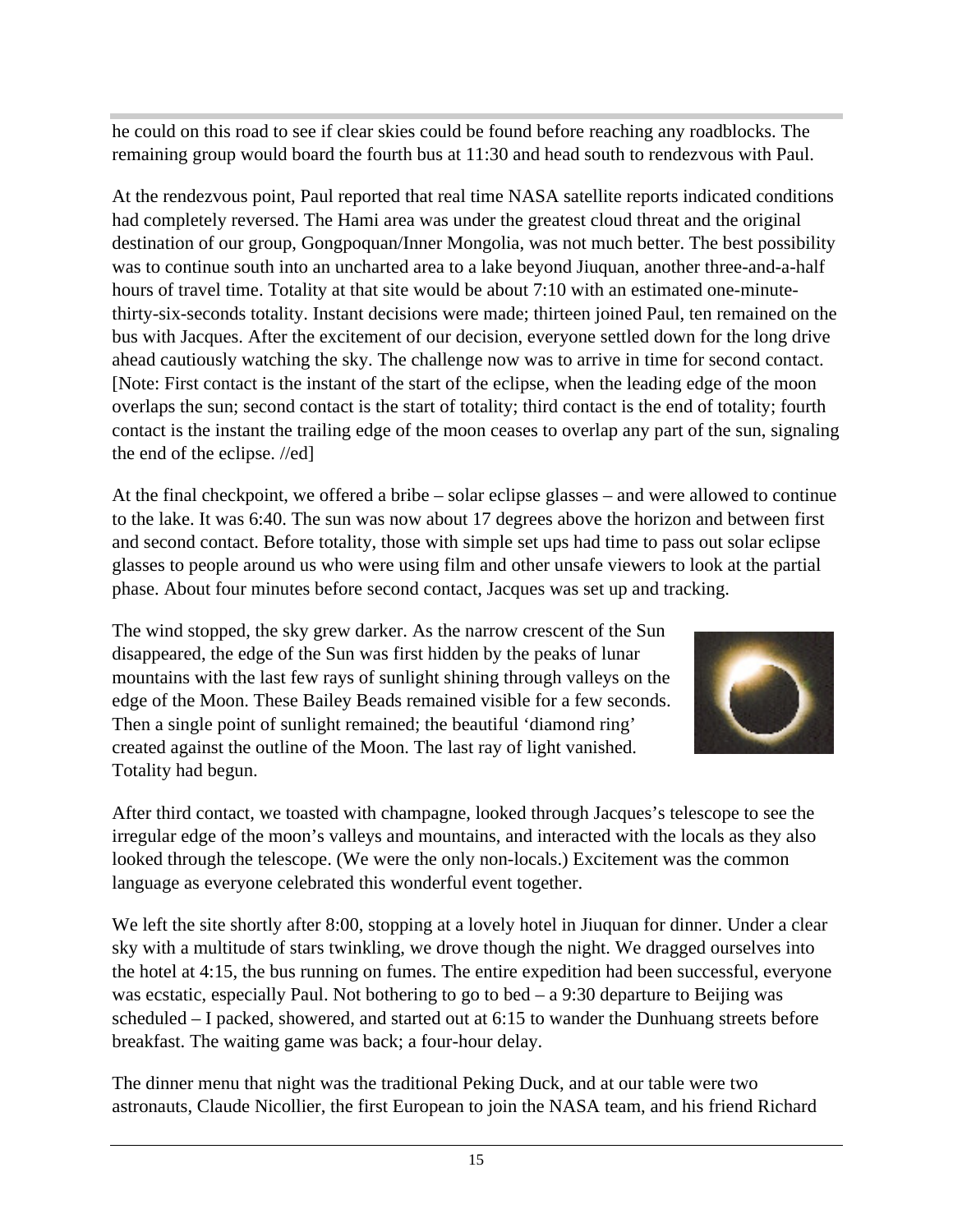(Dick) Richards. During their careers, both had been *up* four times in the shuttlecraft. An appropriate finale for our journey to the other side of the world to view a special event in the sky.

 After a late evening of Chinese wine tasting with friends, we had a rather leisurely breakfast the next morning, and time to say good-bye to our fellow chasers. The airport was relatively quiet considering it was only five days until the opening ceremony of the Olympics. A guide was along to assist us with the checked luggage but left us to negotiate the boarding security x-ray. This time, Jacques's carry-on bag was searched, the telescope lens removed and examined.

The plane left 10 minutes ahead of schedule but we did not mind. Settling back in our seats, we were happy. It had been a great week!

The rest of the story … A week later, the missing tripod part was found, discovered in a basket with photographic items not making the journey.

#### **2: In the high country Sue Wingerson**

I went to visit my brother in Dubois, Wyoming towards the end of August this year. The closest airports are in Jackson and Riverton – to arrive at either airport one takes a small propeller plane. Luckily I have flown in Cessnas and so was not perturbed by this.

It took us an hour and a half to drive approximately 70 miles from Jackson to his house because of construction on the single lane road. The summer is the only time road repairs can be done as the winters are so severe. The drive took us through the continental divide from the Pacific side to the Atlantic side. There are mountains in the distance, rolling hills covered in sage brush, and fireweed along side of the road. Clumps of trees grow where the rivers meander through the countryside.

His house is at an elevation of almost 7,000 feet. I was surprised to learn that even at this elevation the mosquitoes can be quite fierce. However by this time of year one encountered very few of them.

The first day I was there, we drove to a nearby spot to take a short hike. My brother packed a gun and bear spray. Apparently, this is serious grizzly bear country and one must take precautions. Most hikes here seem to be only upwards and I could feel the elevation as we moved up to the top of the hill. I could smell the sagebrush that we were walking through. We were hoping to spot elk, big horn sheep, prong horn deer or moose, but we only saw deer scat.

The next day we set out for the Whiskey mountains nearby to hunt for petroglyphs. There were no signs off of the main road or on the subsequent gravel road to indicate where they might be. This information seems to be passed on by word of mouth. We stopped at the first place we were told about and headed up the most worn foot path in the area. After a bit of climbing we found our first petroglyph etched on a rock. One theory is that these drawings were created by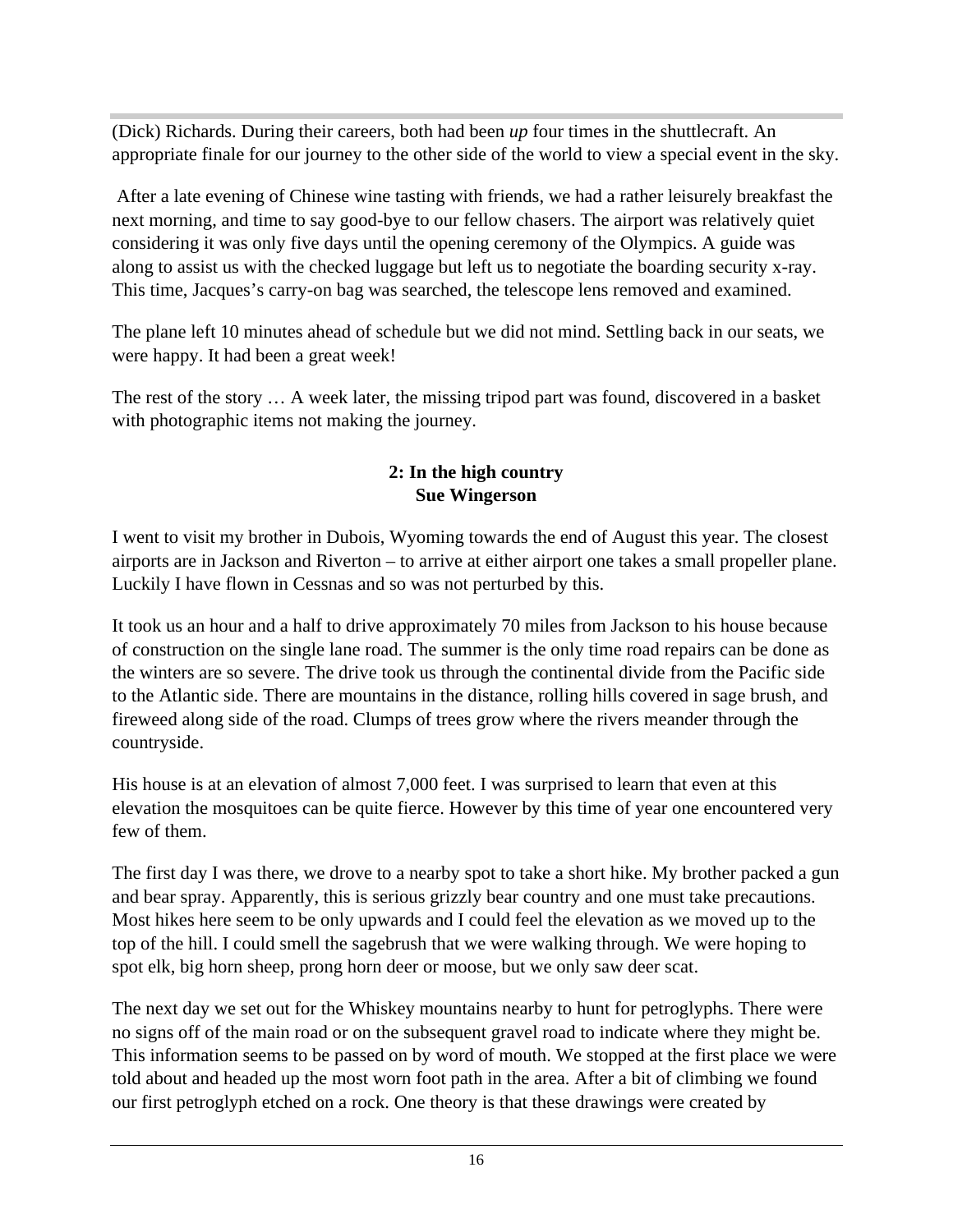prehistoric natives. Another is that they are graffiti created by adolescent Indians. We continued upward and found another rock with several petroglyphs. It was like a treasure hunt. We looked upward towards a wall of rocks and wondered if there were more. Sure enough there were some. By this time we had climbed a few hundred feet and I was concerned about going back down. It is quite often more treacherous heading down steep inclines with the possibility of sliding on loose gravel. My legs could feel it when we got back to bottom.

Dubois is located in an area called the Wind River. And I can certainly attest to the wind which is pretty much ever-present. It can be quite powerful at times, blowing off your hat and kicking up sand in your face. There is a small town nearby that used to be called Neversweat, and I could certainly understand why it had that name.

Dubois has about 4 restaurants, 2 bars, a grocery store, a couple of gas stations and various gift shops. Summer tourism is pretty much the main income for the town. There is also a very informative Big Horn sheep visitor center and a pioneer village where one can learn about Tie Hacks who built the railroads and a small sheep trap like the ones that the Indians use to build. The Indians who lived and still live in the area are the Shoshone and the Crow. The Shoshone were friendly to the white man as they wanted their support in giving them guns that they needed to defend themselves against the Crow who already possessed guns. Speaking of guns, Butch Cassidy and the Sundance Kid used to hang out in Dubois.

The next drive took us through Yellowstone Park to the Bear Tooth highway. Along the way we saw and smelled sulphurous bubbling pools. Further along there were buffalo running along the roadside. We also passed by a pasture with a herd of buffalo that could be heard from the roadside. There were interesting rock formations created thousands of years ago by volcanic eruptions. We exited Yellowstone at the northeast corner and started the incline of the Bear Tooth highway. Weaving through many switchbacks we ascended to an elevation of almost 11,000 feet. Tall jagged mountains surrounded us. The ground by the road was covered with small tundra plants that grow only for a few months during the summer. The highway is closed from October through May because of the snow.

From there we headed south to Cody, famous for Bill and his Wild West show. Cody has an amazingly large museum which is really five museums in one. Each section focused on a single area of the west: Indians, guns, pioneer life, nature, and cowboys. It took us 2 hours just to see one area.

Heading further south we hit Thermopolis, which boasts to be the largest hot springs area in North America. There is also an exhibit of dinosaurs and archeology diggings. One cannot help but learn about geology in Wyoming. The rock formations show layers dating millions of years prior to the dinosaur era.

On the last drive we went south passing through the badlands to South Pass City south of Lander. The badlands are red layered canyon like walls of rock. In South Pass City there is a pioneer village that has been restored exactly the way it was in its heyday. Emigrants sometimes stopped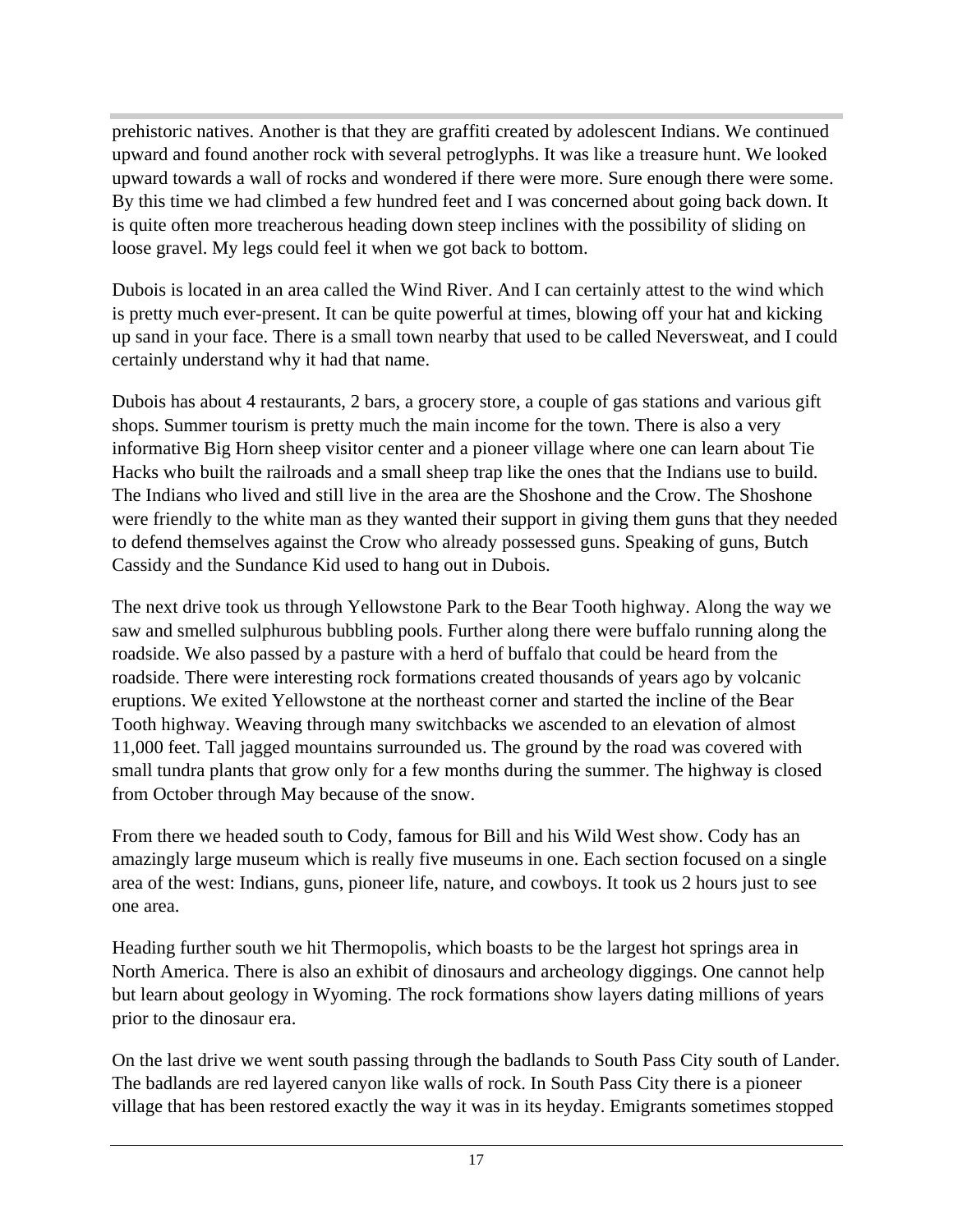there as they passed by on the Oregon Trail. The hotel rooms are barely furnished – a crate sometimes served as an end table. Only one room had a stove for heat. In the winter the guests would find ice on their sheets in the morning. It certainly was a rugged life. And the pioneers were definitely determined folk to persevere through such desolate country, traveling 10-15 miles a day with the hope of better land ahead. Further south one can still see the tracks on the trail left by the wagon wheels.

On the way back we stopped at Sinks Canyon. Here a river flows into a cave and disappears underground for a couple of miles before reappearing. At the visitor center where the cave is, there is a good exhibit showing the different kinds of rock of the layers going back prior to the dinosaur era. Where the river reappears we found two big horn sheep grazing as if they had been staged for us to see them. For the size of their horns, they are small animals – their backs are about waist high.



We headed back to Jackson at the end of my trip and saw a lone female moose along side of the road. It was a good finale to a very interesting time.

#### **3: What you missed: Playland** *Not* **at the Beach Vicky Jared**

The Ex-Ls tour of Playland-Not-at-the-Beach scheduled for September 11 was canceled for lack of turnout, so I thought I should take the tour of Playland-Not-at-the-Beach and give you an idea of what you missed; I'm certainly glad I did.

Playland-Not-at-the-Beach is an interactive Museum of Fun; it celebrates the magic and history of America's bygone amusements: circuses, carnivals, magic, side shows, penny arcades, amusement devices, pinball arcades, haunted houses, and beautiful art everywhere. People of all ages rediscover the joy of being a kid. My friends and I certainly did. If you went to Playland or Sutro's Baths back in the 50s or 60s you were caught up in the rush of wonderful memories of the rides and the Fun House. The only thing missing in the museum were the air holes in the floors that blew up the girl's skirts when going from one area of the Fun House to the other. My sister and I always got caught even though we tried to miss the holes. Marve Gold, one of our tour guides, who worked at Playland when he was 15 years old, told us it was one of his jobs to make sure he tried to trick everyone with the air holes. Also, there is a great photo in the museum of service men standing outside the Fun House windows, watching the skirts fly up.

The tour began with a wonderful magic show performed by a local 14 year old boy who said he has been performing magic tricks since he was three. He did a great job! We then watched two four-minute documentaries about Playland and Sutro Baths. This was something you wouldn't want to miss. We were given detailed information about Laughing Sal (she was laughing), the cars used on some of the rides, and other old artifacts from the Fun House. We then walked from room to room, from the old pinball machines to the various long lost penny arcade games (we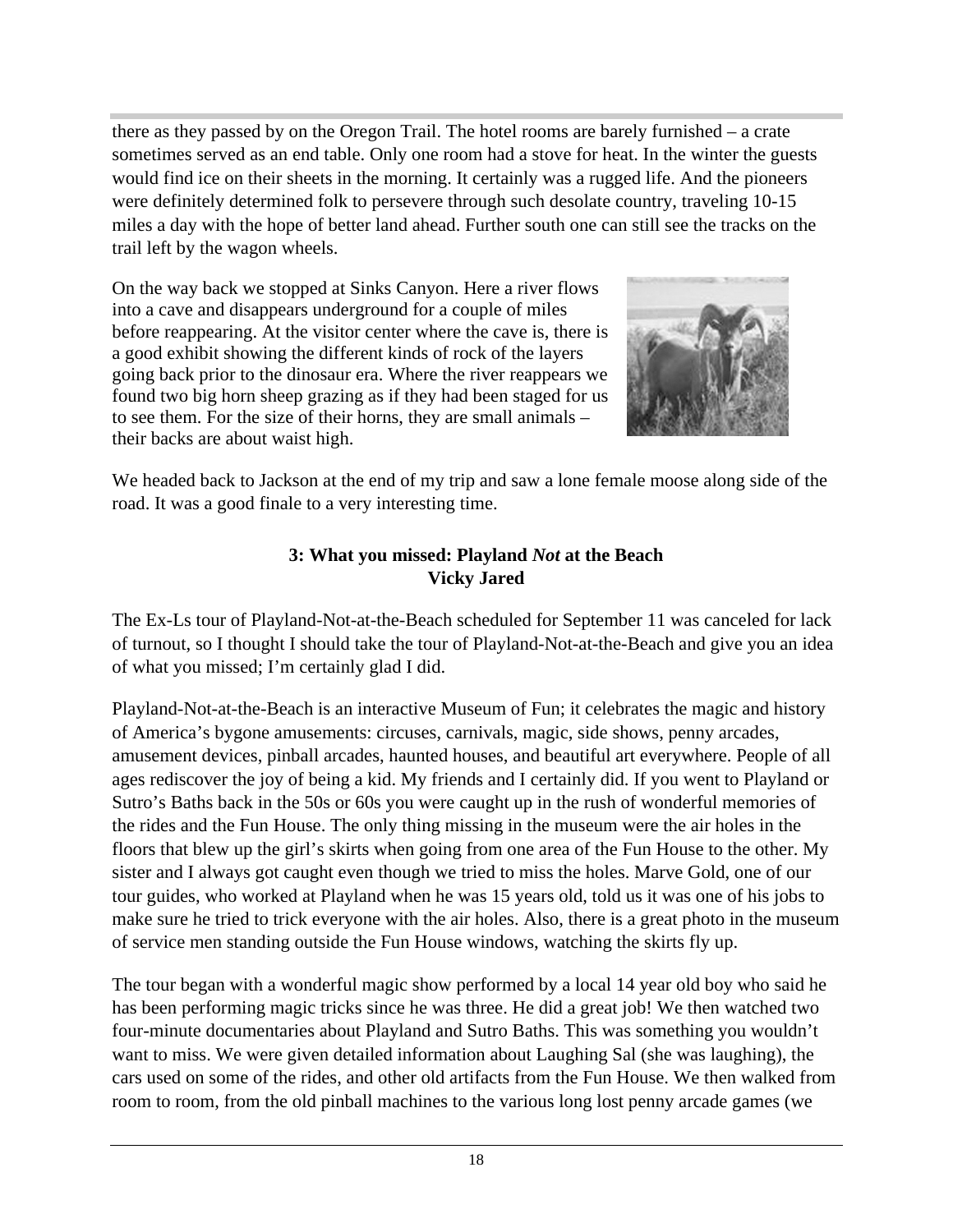actually did pretty well and won some prizes), to the murals, the amazing 3-D dark room, Santa's Village, a bygone San Francisco miniature city, a hand carved miniature circus, and all the memorabilia about Playland at the beach. Several huge and detailed dioramas, hand made by Don Markus in the 1930s for his son, are displayed. There is something like 300,000 vehicles, figures, animals and other objects that he continued to work on for 50 years.

We stayed for hours and didn't realize how much time we had spent looking around. I certainly will go back again and I hope you will make time to visit the museum.

Playland-Not-at-the-Beach is located at 10979 San Pablo Avenue in El Cerrito, CA 94530. They are open Saturday 10:00AM to 5:00PM. Once you pay your admission fee the arcade games, penny slot machines and classic pin ball machines are free. General Admission \$15, Youths (up to 14 years) \$10 and Seniors (55 years and up) \$10. If you would like to arrange for group visits or special tours, please call Richard Tuck, Master of Fun, for an appointment (510) 232-4264 ext. #25. You can visit their web page [\(www.playland-not-at-the-beach.org](http://www.playland-not-at-the-beach.org)) for more information.

### **You may be here someday… (from the internet)**

After Christmas, a teacher asked her young pupils how they spent their holiday away from school. One child wrote the following:

We always used to spend the holidays with Grandma and Grandpa. Theyused to live in a big brick house but Grandpa got retarded and they moved to Florida. Now they live in a tin box and have rocks painted green to look like grass. They ride around on their bicycles and wear name tags because they don't know who they are anymore.

They go to a building called a wrecked center, but they must have got it fixed because it is all okay now. They do exercises there, but they don't do them very well. There is a swimming pool too, but all they do is jump up and down in it with hats on.

At their gate, there is a doll house with a little old man sitting in it. He watches all day so nobody can escape. Sometimes they sneak out, and go cruising in their golf carts.

Nobody there cooks, they just eat out. And, they eat the same thing every night --- early birds. Some of the people can't get out past the man in the doll house. The ones who do get out, bring food back to the wrecked center for potluck.

My Grandma says that Grandpa worked all his life to earn his retardment and says I should work hard so I can be retarded someday too.

When I earn my retardment, I want to be the man in the doll house. Then I will let people out, so they can visit their grandchildren.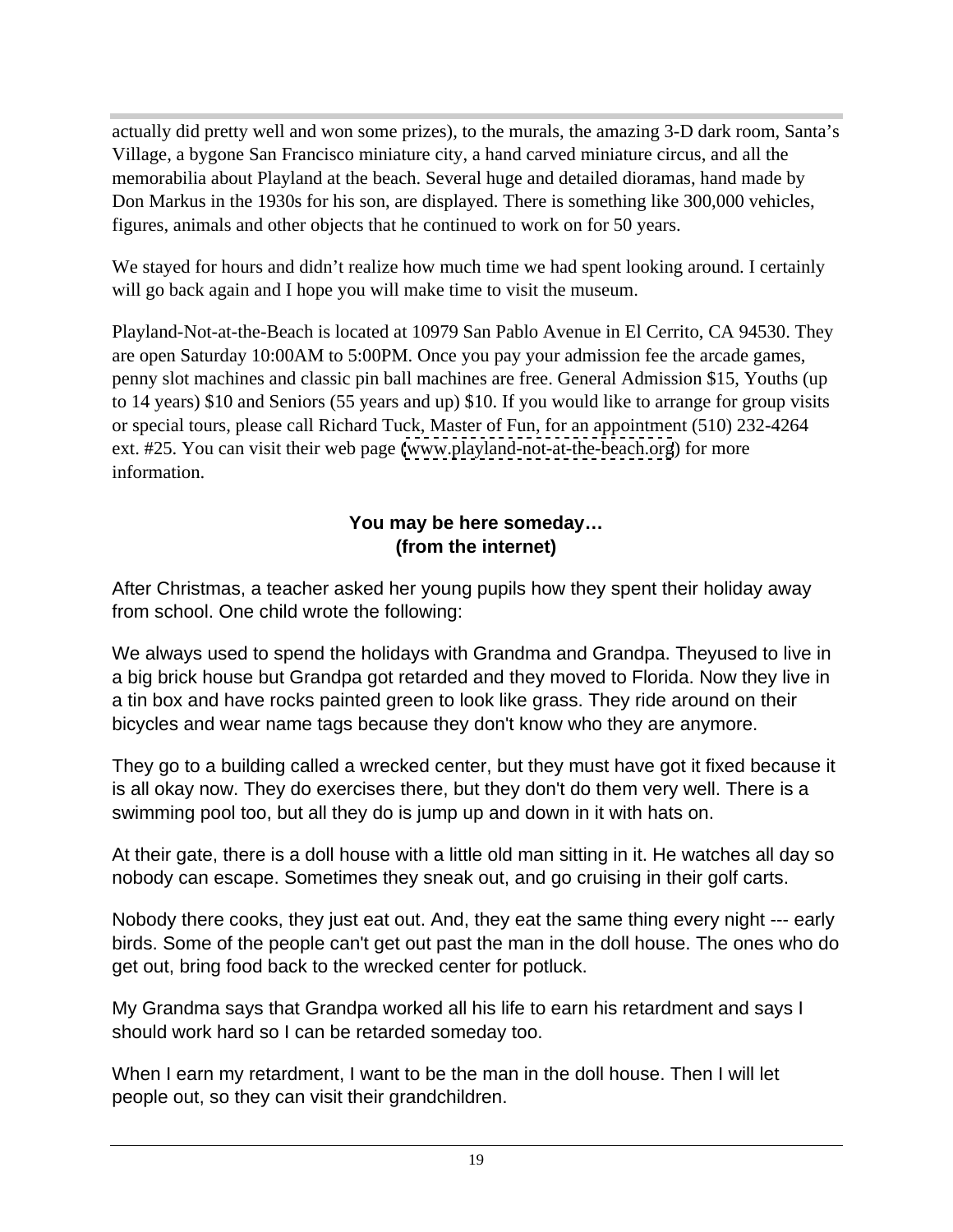**Recent Travellers**



The purpose of this column is simply to provide the names of recent (covering only the last calendar year and this one) travellers, so that those who are considering these same destinations might have a potential source of useful information and helpful hints. (Not all of these have been previously reported in the EX-Press.) Please let me know if you think this is a useful addition to the EX-Press. Also, please let me know if you have taken an interesting trip in the last year or so.

| Destination                          | Year   | Traveller(s)                               |
|--------------------------------------|--------|--------------------------------------------|
| China                                | 2007/8 | Bob & Valerie Fulton; Sandra Stewart       |
| China/Macau/Hong Kong                | 2008   | Winnie & Tracy Baker                       |
| Ecuador (incl. Galapagos)            | 2007   | Janice & Ned Dairiki                       |
| French Alps & Geneva                 | 2007   | Janice & Ned Dairiki                       |
| Italy (& Hungary)                    | 2008   | Sig & Cindy Rogers                         |
| Japan                                | 2007   | Bob & Valerie Fulton; Dave & Sally Stevens |
| Jordan (Petra)                       | 2008   | Janis & Ned Dairiki                        |
| Lancaster (CA) Poppy Reserve         | 2008   | Bob & Valerie Fulton                       |
| Mexico (Maya Riviera)                | 2008   | Bob & Valerie Fulton                       |
| Nicaragua                            | 2007   | Don Becky Grether                          |
| Oregon Wineries                      | 2008   | Dave & Sally Stevens                       |
| Philadelphia and environs            | 2007/8 | Dave & Sally Stevens; Brenda Shank & Bud   |
|                                      |        | Larsh                                      |
| The Pinnacles (CA St Pk)             | 2008   | Geores Buttner                             |
| Peru & Galapagos                     | 2007/8 | Suzanne Stroh; Tom & Marcia Beales         |
| Red Rock Canyon (CA St Pk)           | 2008   | Bob & Valerie Fulton                       |
| Rome                                 | 2008   | Janis & Ned Dairiki                        |
| Rhine/Main/Danube Cruise             | 2008   | Polly & Ed Fleischer                       |
| St. Martins                          | 2008   | Bud Larsh & Brenda Shank                   |
| Salt Lake City (Mormon Library) 2008 |        | <b>Sally Stevens</b>                       |
| Scotland                             | 2007   | Janis & Ned Dairiki                        |
| Spain                                | 2008   | Sig & Cindy Rogers                         |
| US Highway 69                        | 2007   | Geores Buttner                             |
| Utah (parks)                         | 2007   | Bob & Valerie Fulton                       |
| Wyoming (& bits of MT)               | 2008   | Sue Wingerson                              |
|                                      |        |                                            |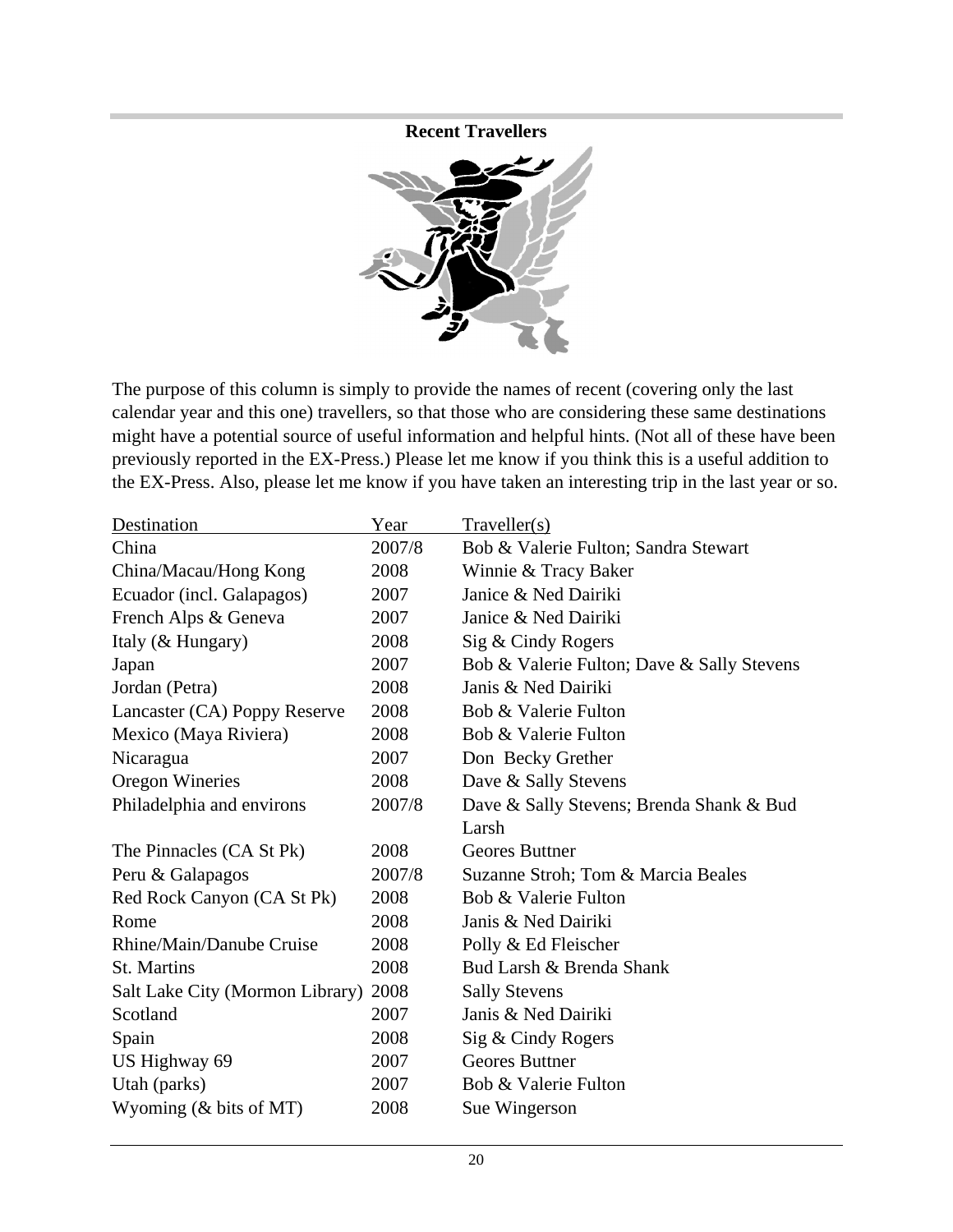|         | <b>SEE YOU AT THE November 20 LUNCHEON</b>                                                                                    |                        |  |
|---------|-------------------------------------------------------------------------------------------------------------------------------|------------------------|--|
|         | <b>I</b> To: Vicky Jared<br>4849 John Muir Road<br>Martinez, CA 94553<br>Be sure to make luncheon reservations by November 17 |                        |  |
| I From: |                                                                                                                               |                        |  |
|         | I plan to attend the EX-Ls luncheon<br>$>>$ \$25pp <<                                                                         | <b>PREPAID</b>         |  |
|         | I will bring $\_\_\$ guest(s). Name(s) of guest(s):                                                                           |                        |  |
|         | Menu: Buffet; menu selection not applicable                                                                                   |                        |  |
|         | Would appreciate help with buffet: ____                                                                                       |                        |  |
|         | Willing to help someone with buffet: ____                                                                                     |                        |  |
|         | Willing/wish to carpool: As driver: ____ As rider: ___                                                                        |                        |  |
|         | Need to sit closer to speaker & screen?__                                                                                     |                        |  |
|         | Please make check payable to $EX-Ls$                                                                                          | <b>Total Enclosed:</b> |  |

| <b>Nick Archuletta</b> | Ne                 |
|------------------------|--------------------|
| <b>Bill Black</b>      | Hugh               |
| <b>David Cleveland</b> | Ch:                |
| <b>John Flambard</b>   | Clarence           |
| Paola Timiras          | Gk                 |
|                        | <b>Emery Zaiec</b> |

# **In Memoriam Theory Company Company Company Company Welcome New Members**

| <b>Dennis Collins</b> | <b>George Dietrich</b>                                                                                                              |                                                  |
|-----------------------|-------------------------------------------------------------------------------------------------------------------------------------|--------------------------------------------------|
|                       | <b>Annette Fisher</b>                                                                                                               |                                                  |
| <b>Sherry Fuzesy</b>  | <b>Donald Gregerson</b>                                                                                                             |                                                  |
|                       | <b>Matt Kotowski</b>                                                                                                                |                                                  |
| <b>Rollie Otto</b>    | <b>Peter Persoff</b>                                                                                                                |                                                  |
|                       |                                                                                                                                     |                                                  |
|                       | <b>Neil Bartlett</b><br><b>Hugh Bradner</b><br><b>Charles Dees</b><br><b>Clarence Olauson</b><br>Diana Hopper<br><b>Glenn White</b> | <b>Laurel Engenberger</b><br><b>Terry Powell</b> |